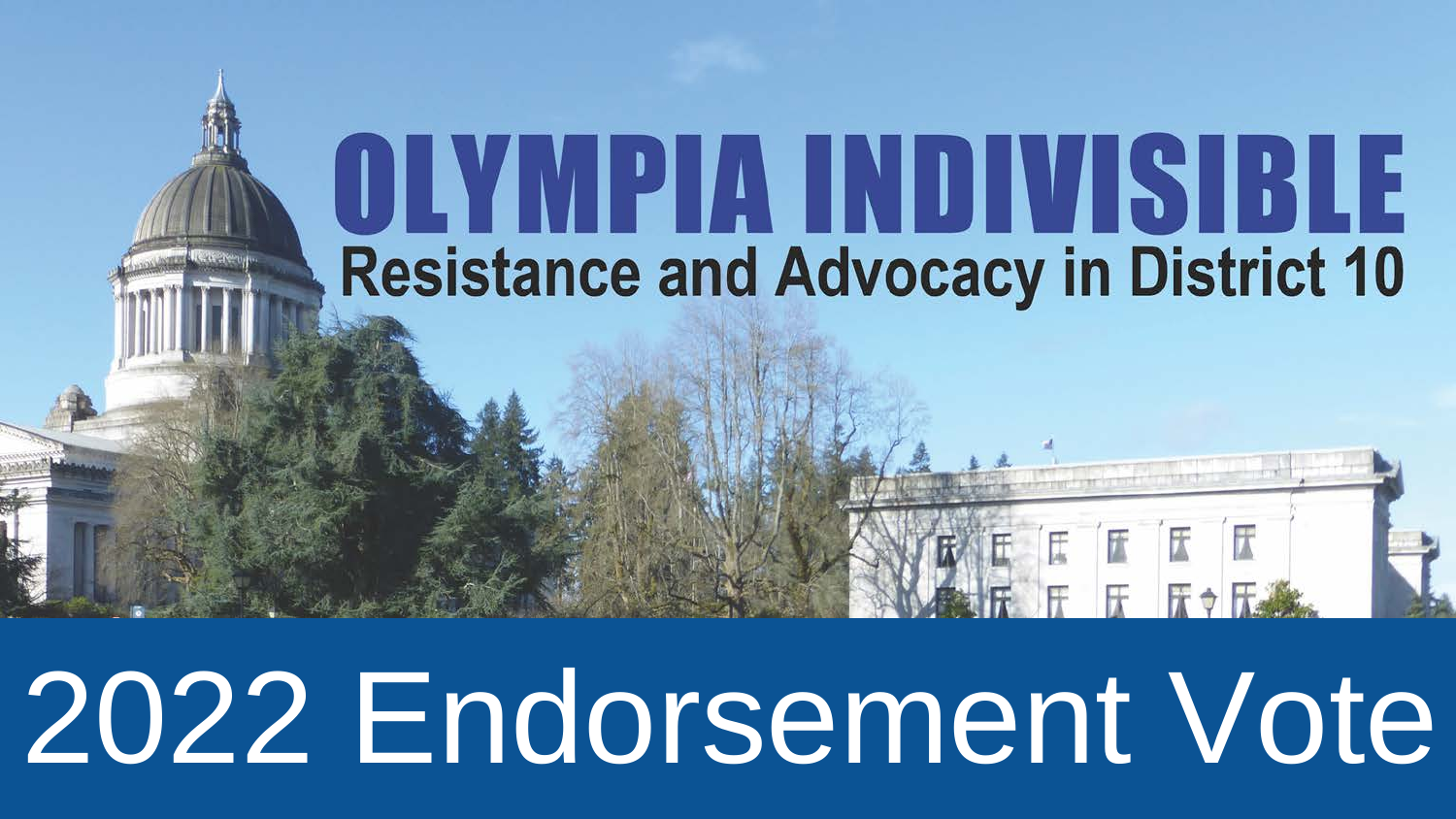## **Olympia Indivisible Core Values**

| <b>Environmental Sustainability</b>                       | Separation of Religion and Government                                     |
|-----------------------------------------------------------|---------------------------------------------------------------------------|
| <b>Universal Health Care</b>                              | <b>Right to Quality Education for All</b>                                 |
| <b>Equal Opportunity</b>                                  | Accessible, Verifiable, Secure Voting                                     |
| Equal Protection for Immigrants                           | Transparent, Accountable, Responsive<br>Government                        |
| <b>Discrimination Unethical</b>                           | Universal Rights to Democracy Essential to<br><b>Freedom and Equality</b> |
| Realistic, Enforceable Gun Laws                           | <b>Right to Broadband Access</b>                                          |
| Women's Right to Decide Own Health Care<br><b>Needs</b>   | Home and Food Security                                                    |
| Corporations $\neq$ People; Money $\neq$ Speech           | Living Wage; Right to Unionize                                            |
| Financial regulation essential for consumer<br>protection | Small businesses are essential for job creation                           |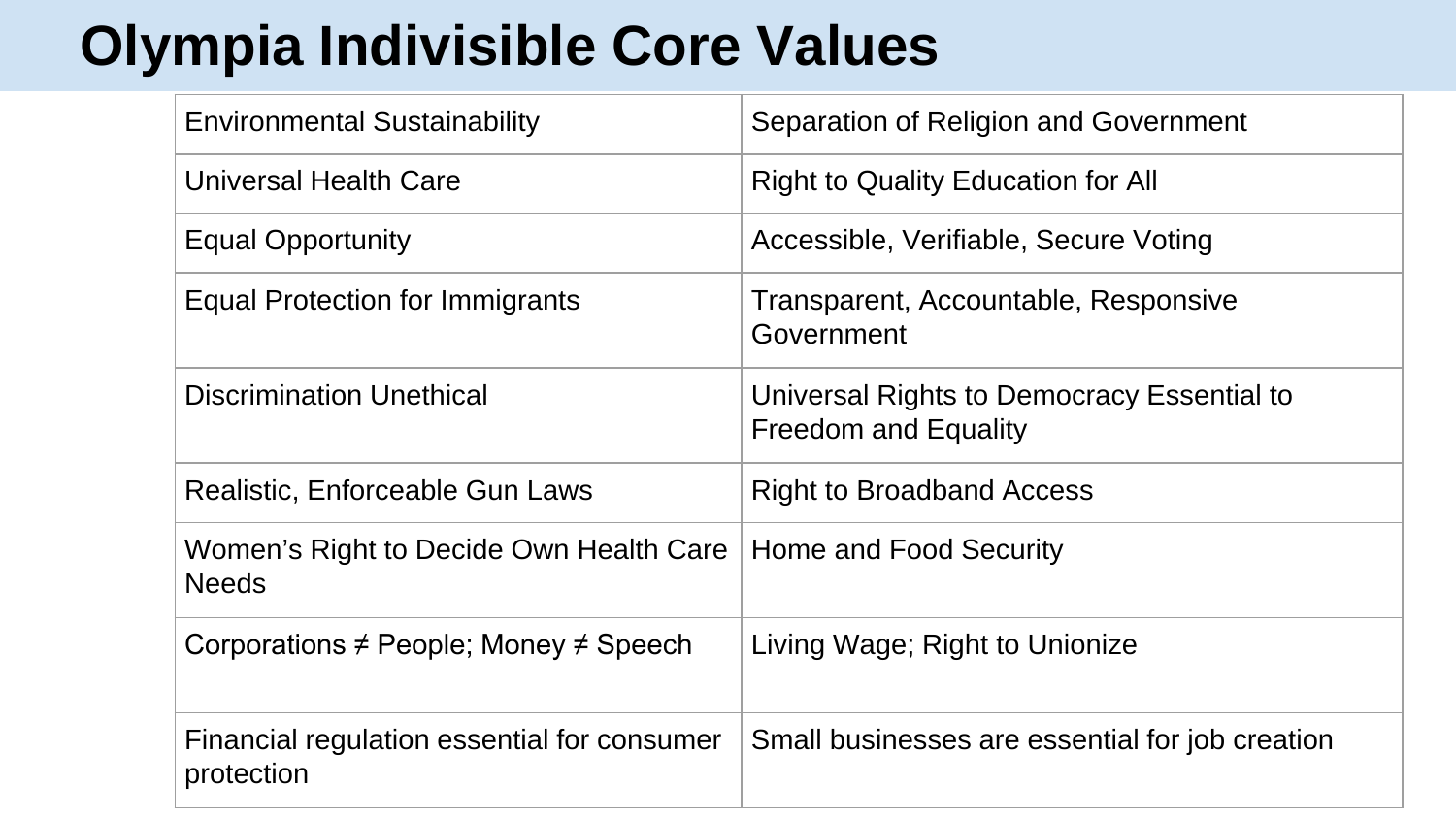## **Offices for endorsement vote**

| <b>Congressional</b><br><b>District 10</b>                                             | <b>Thurston County</b>                                                                                                                                                                                                                                                                                   | <b>Offices pre-</b><br>endorsed                                                                                                                                                                        |
|----------------------------------------------------------------------------------------|----------------------------------------------------------------------------------------------------------------------------------------------------------------------------------------------------------------------------------------------------------------------------------------------------------|--------------------------------------------------------------------------------------------------------------------------------------------------------------------------------------------------------|
| US Representative*<br>- Marilyn Strickland<br>- Eric Mahaffy<br>- Three others non-Dem | <b>County Clerk</b><br>- Linda Enlow (incumbent)<br>- Tonya Moore<br><b>Prosecuting Attorney</b><br>- Jon Tunheim (incumbent)<br><b>Sheriff</b><br>- John Snaza (incumbent)<br>- Derek Sanders<br><b>Superior Court Judge</b><br>- Allyson Zipp (incumbent, Pos. 4)<br>- Indu Thomas (incumbent, Pos. 9) | LD 22 Representatives<br>- Beth Doglio (Pos. 1) *<br>- Jessica Bateman (Pos. 2) *<br><b>Thurston County Commissioner</b><br>- Tye Menser (District 3)<br><b>Thurston County Auditor</b><br>- Mary Hall |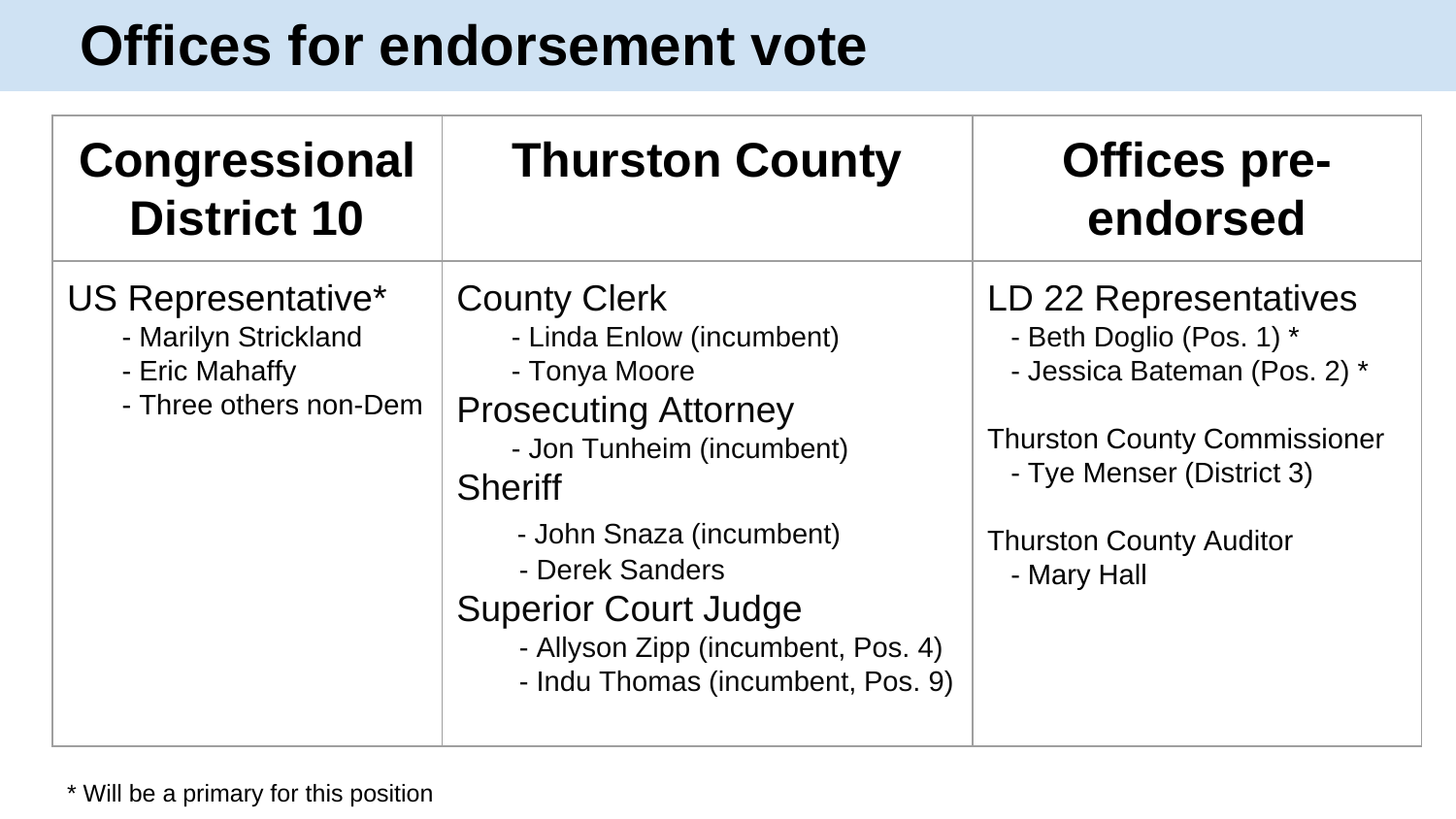

# **Linda Enlow**

Thurston County Clerk January 2015 - Present (7 years 5 months)

Business Analyst August 2012 - December 2014 (2 years 5 months)

Thurston County Chief Deputy Clerk January 1991 - August 2012 (21 years 8 months)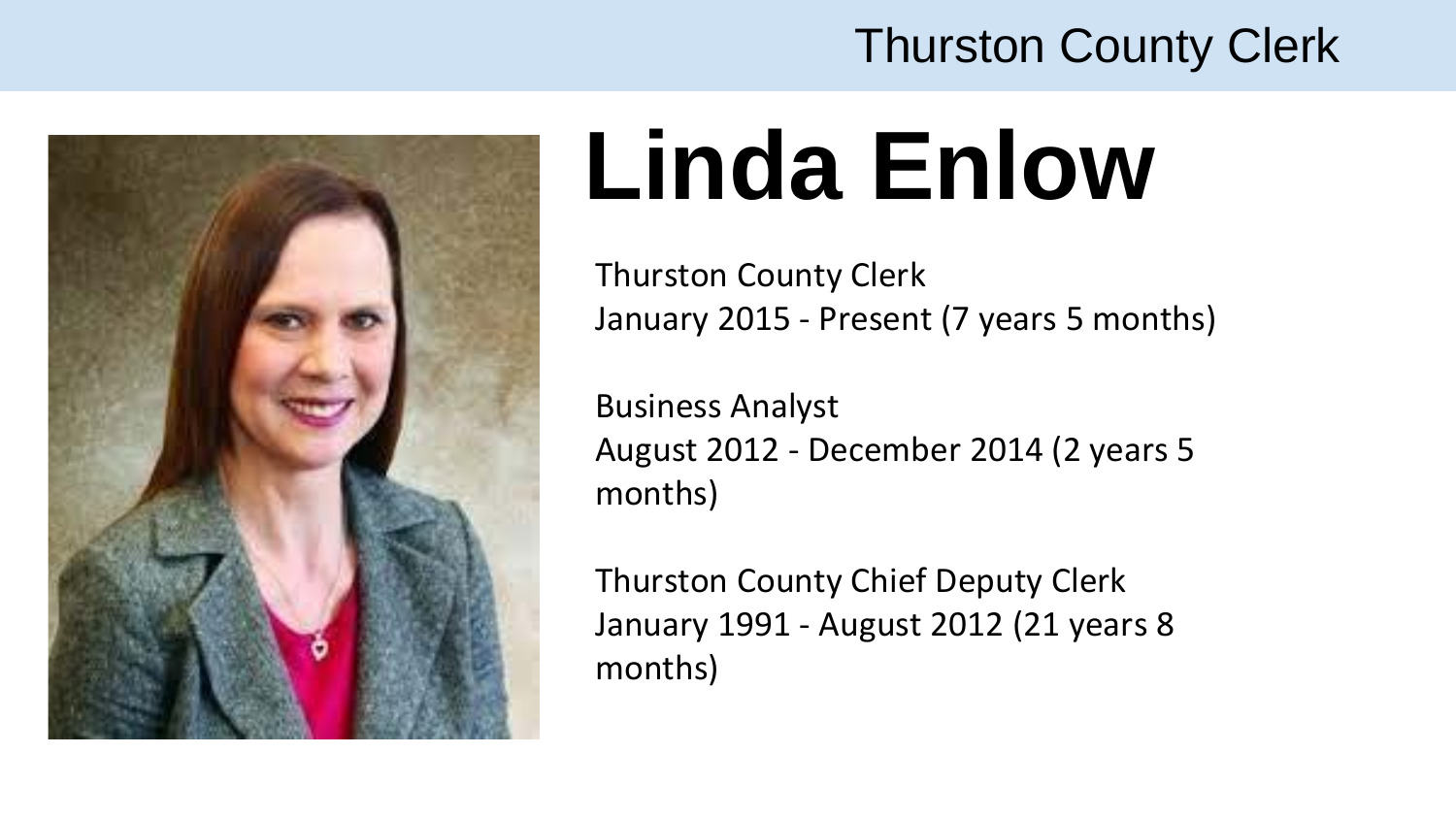

# **Linda Enlow**

She states on her web site that she has:

- Completely reorganized the paperwork in the clerk's office
- Developed procedures to convert paper documents to electronic documents
- Created a system for the public to purchase court documents on the web.
- Planned and prepared for the complete conversion to a paperless court with Superior Court Judges and staff.
- Created process for scanning and auditing of court documents

As Clerk, her top priorities are to:

– Work with the Superior Court Judges and staff to complete the task of making the Clerk's office entirely paperless.

– Ensure that Thurston County has a successful implementation as the "pilot court" for the new statewide case management system.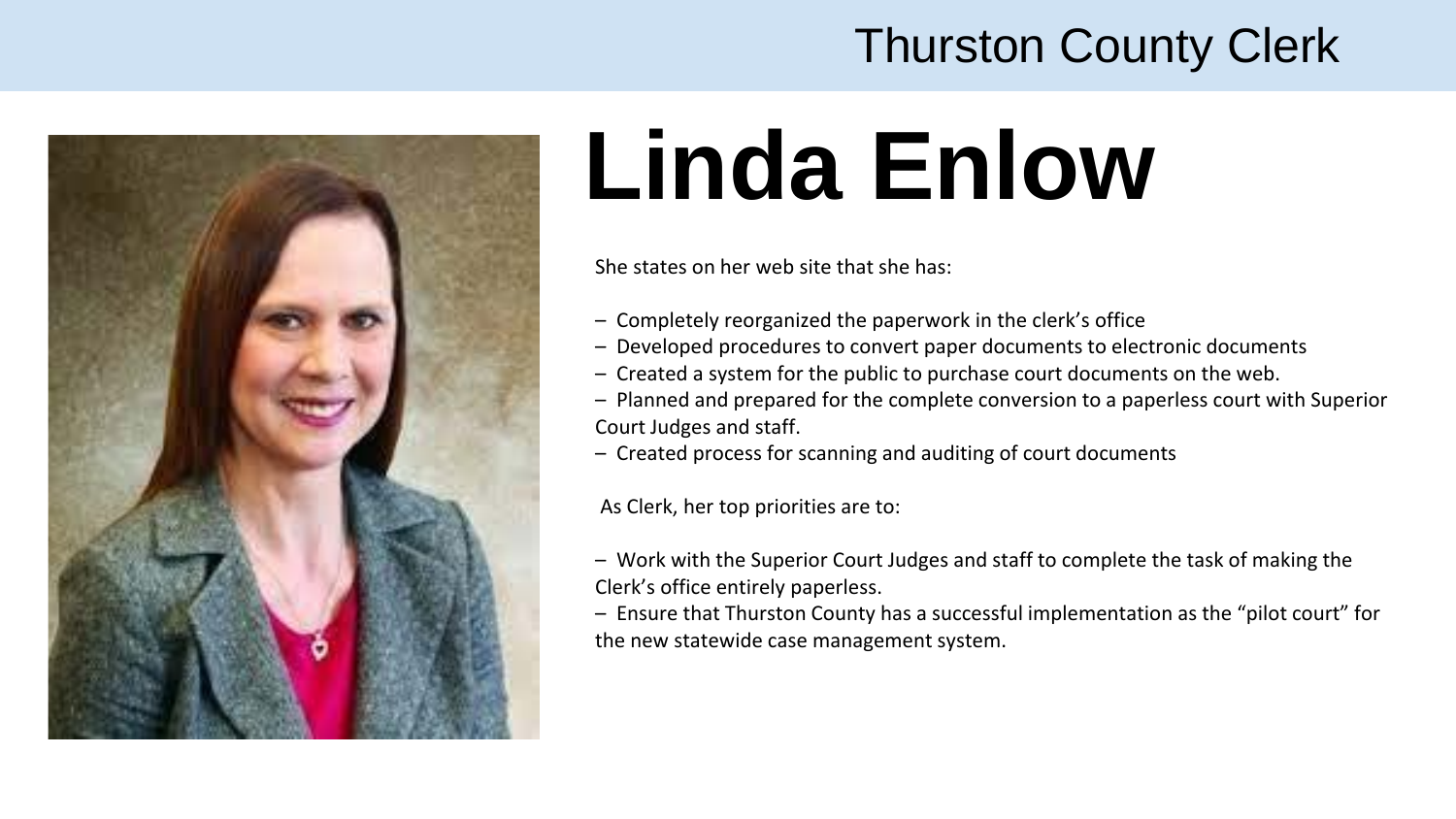Linda Enlow



| <b>Core Value</b>                               | Excellent | Good | Fair |
|-------------------------------------------------|-----------|------|------|
| Transparent, Accountable, Responsive Government |           |      |      |
|                                                 |           |      |      |
| <b>Essential Qualities/ Abilities</b>           |           |      |      |
| Familiarity with county clerk functions         |           |      |      |
|                                                 |           |      |      |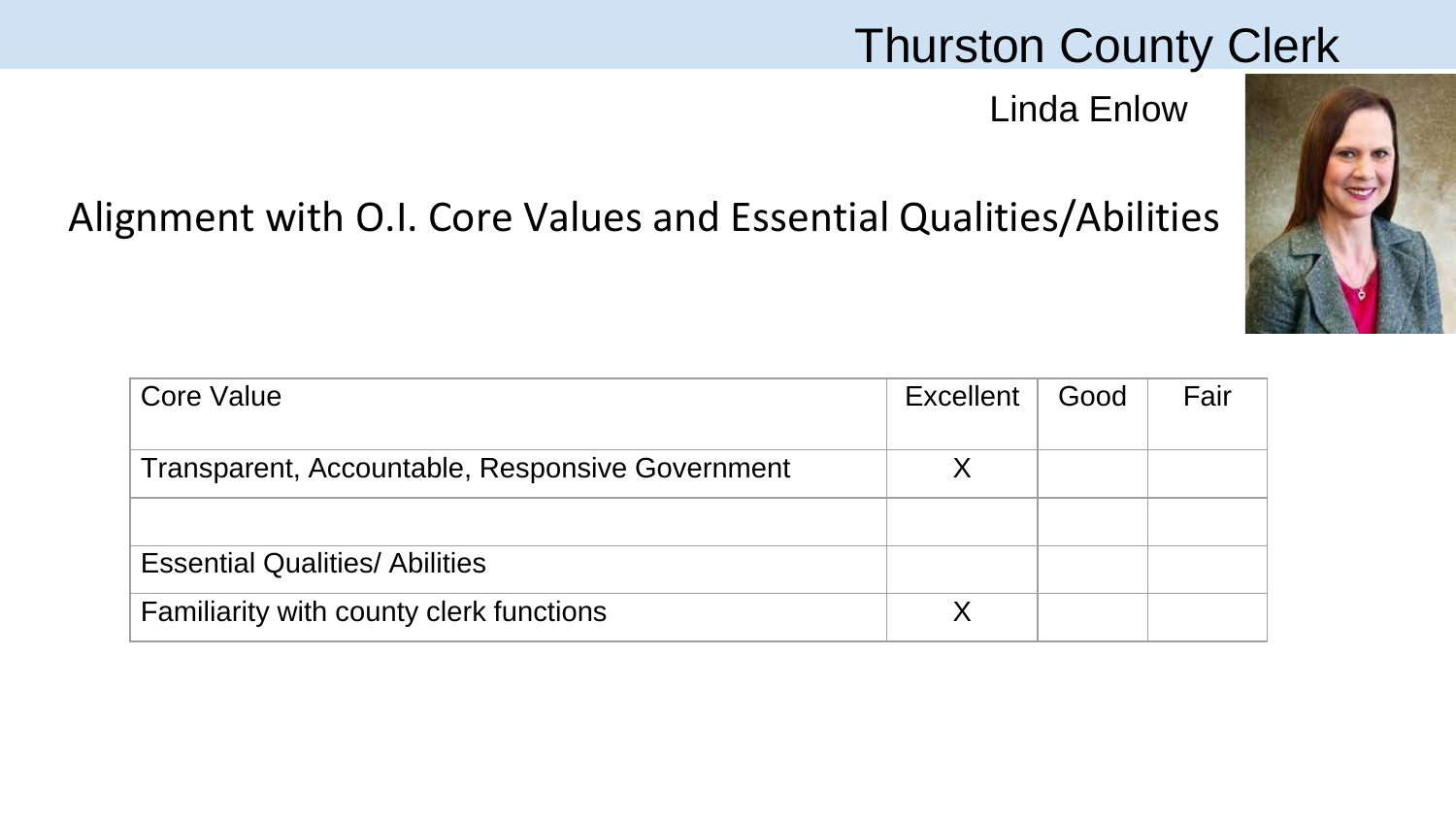### **Viability:** Linda Enlow

- Advantages of incumbency
- Has not reported raising any campaign funds to PDC
- Endorsements
- Chris Wickham | Retired Thurston County Superior Court Judge
- Paula Casey | Retired Thurston County Superior Court Judge
- Chris Pomeroy | Retired Thurston County Superior Court Judge
- Karen Fraser | Former WA State Senator
- Jeff Gadman | Thurston County Treasurer
- Diane Oberquell | Former Thurston County Commissioner
- Andy Ryder | Mayor of Lacey
- Mike Berman | SBFD8 Fire Commissioner

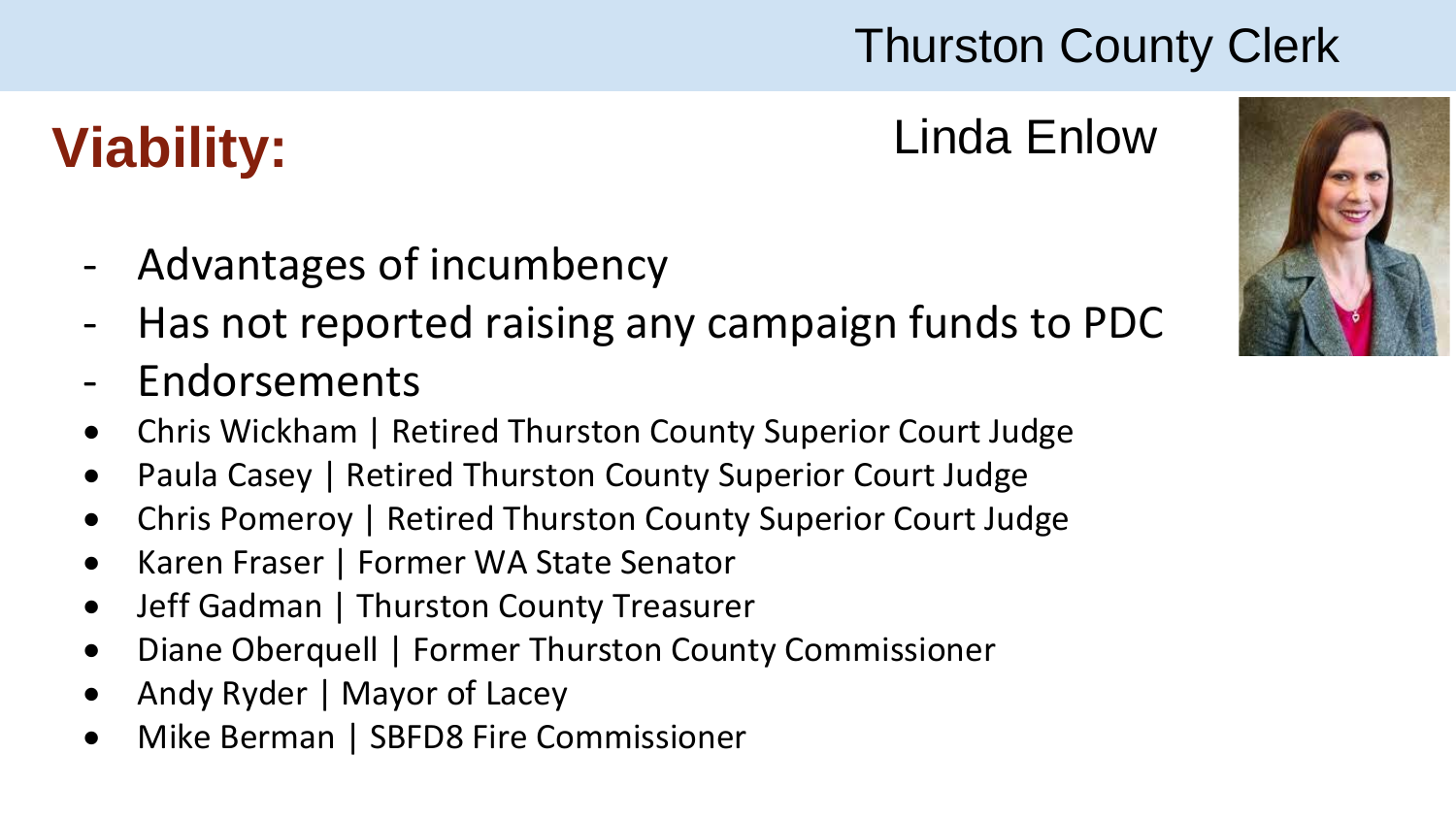

# **Tonya Moore**

- Current Court Operations Manger at Thurston County
- Degree from Tacoma Community College
- **Certified Court Manager**
- Worked in superior court system for 24 years
- Committed to improving accessibility and the public's experience with the court system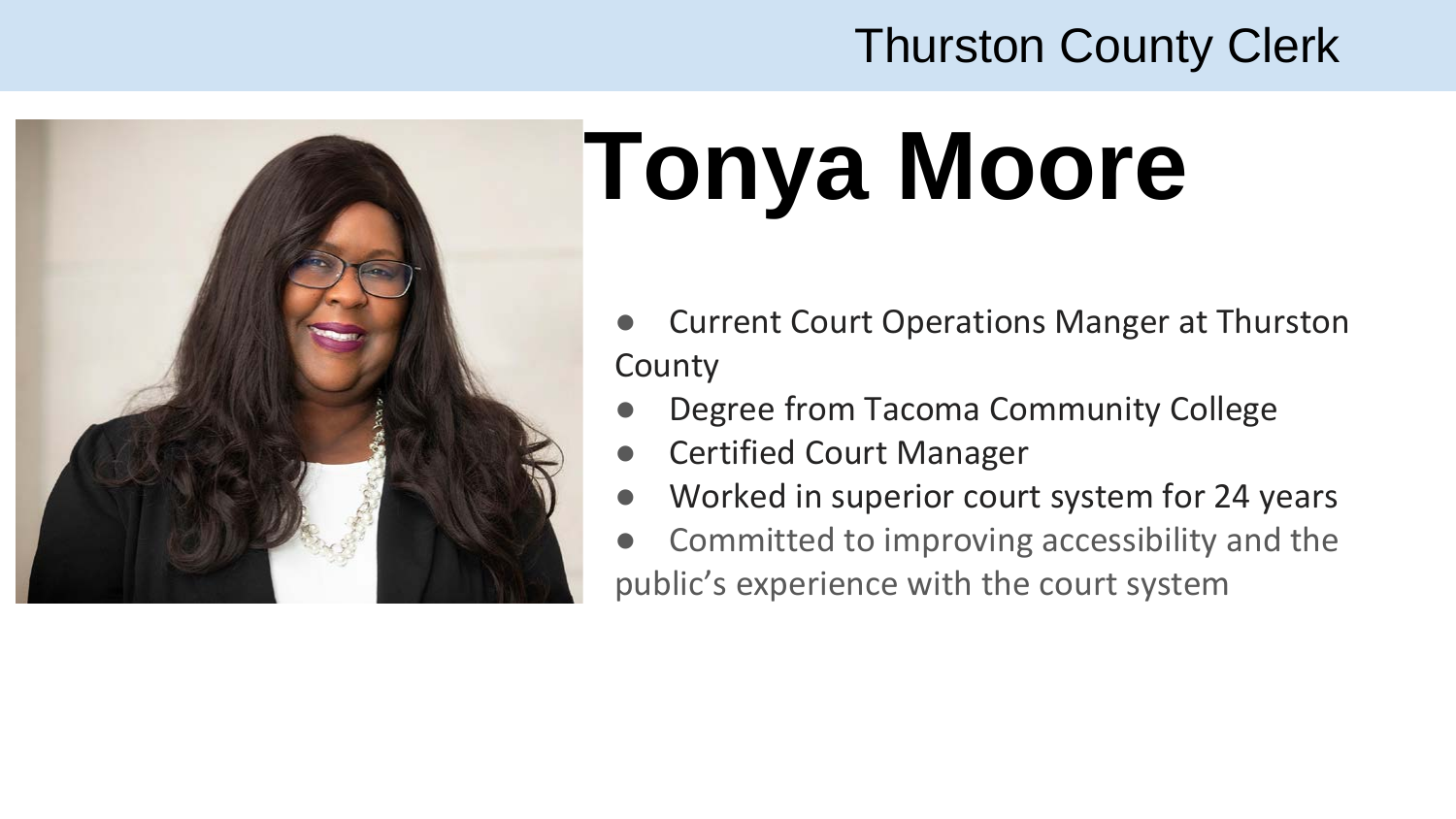Tonya Moore



| Core Value                                       | Excellent | Good | Fair |
|--------------------------------------------------|-----------|------|------|
| Transparent, accountable, responsible government |           |      |      |
|                                                  |           |      |      |
| Essential qualities/abilities                    |           |      |      |
| Familiarity with county clerk functions          |           |      |      |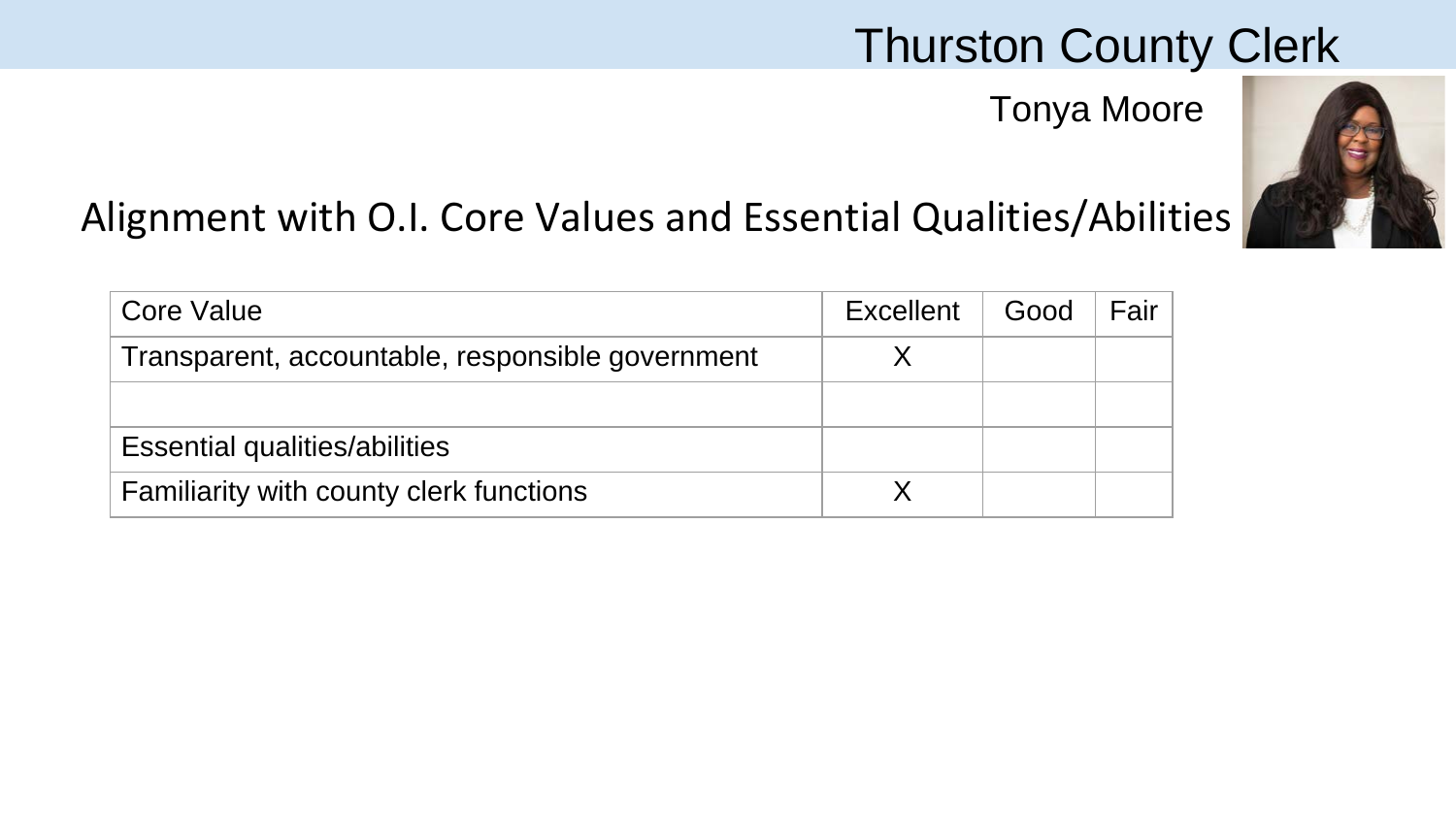### **Viability:** Tonya Moore



- \$5300 contributed to campaign
- Well versed in court procedures

#### • Endorsements

- Beth Doglio, Ret. WA State Representative, LD22
- Judge Beverly Grant, Ret. Pierce County Court
- James Marshall, Ret. Pierce County Court Commissioner
- Judge Anne Hirsch, Ret. Thurston County Superior Court
- Carolina Mejia, Thurston County Commissioner
- Amy Evans, Port of Olympia Commissioner
- Clark Gilman, Olympia City Councilmember
- Lisa Parshley, Olympia City Councilmember
- Dontae Payne, Olympia City Councilmember
- Carolyn Cox, Lacey City Councilmember
- Debbie Sullivan, Mayor of Tumwater
- Peter Agabi, Tumwater City Councilmember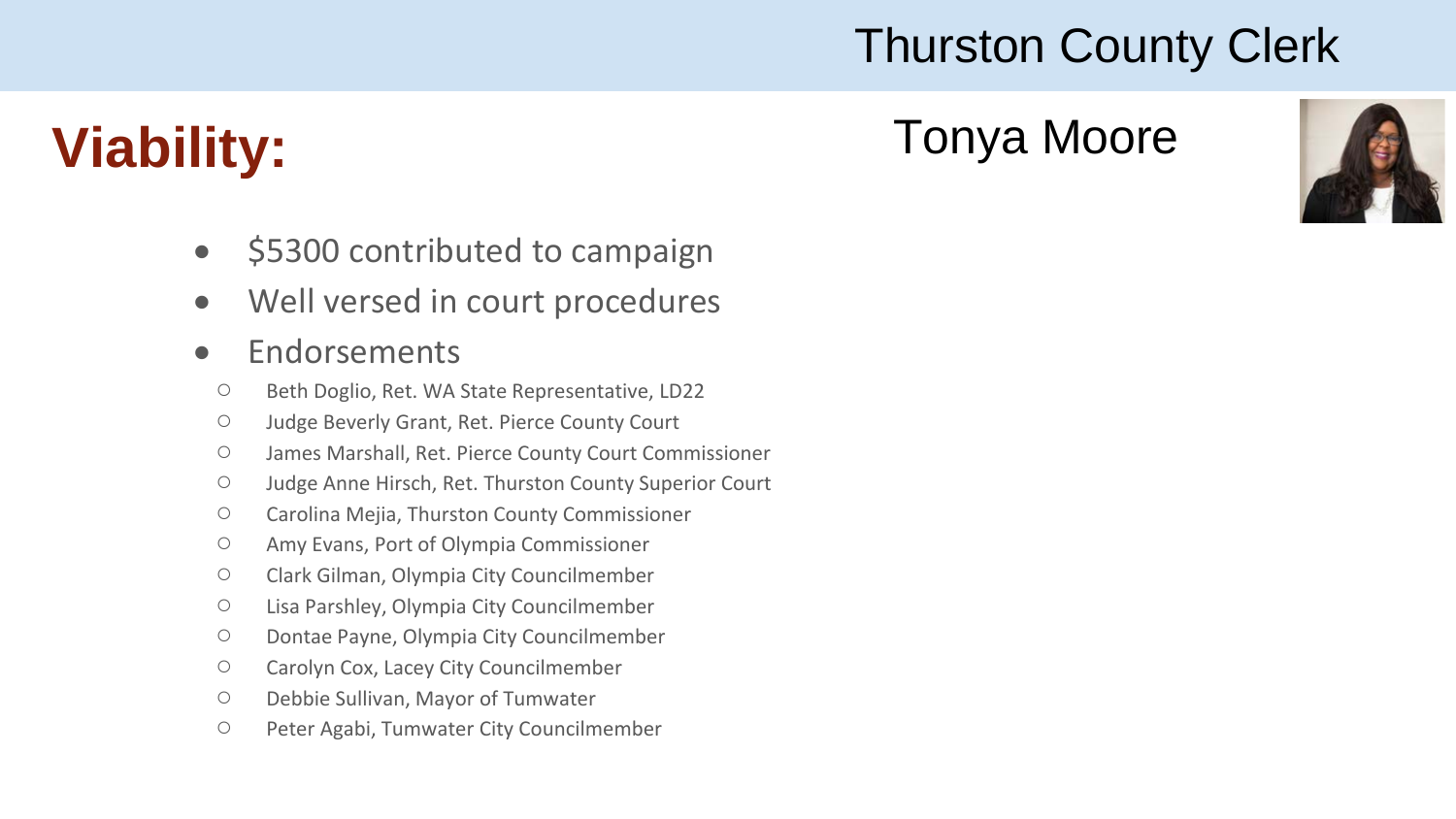# **Marilyn Strickland**



- First elected in 2020 to replace Denny Heck
- Former 2-term Mayor of Tacoma
- 1<sup>st</sup> Korean-American and African-American Congressperson from Washington
- Member of the House Armed Services **Committee**
- Member of Transportation & Infrastructure **Committee**
- Member Congressional Black Caucus et al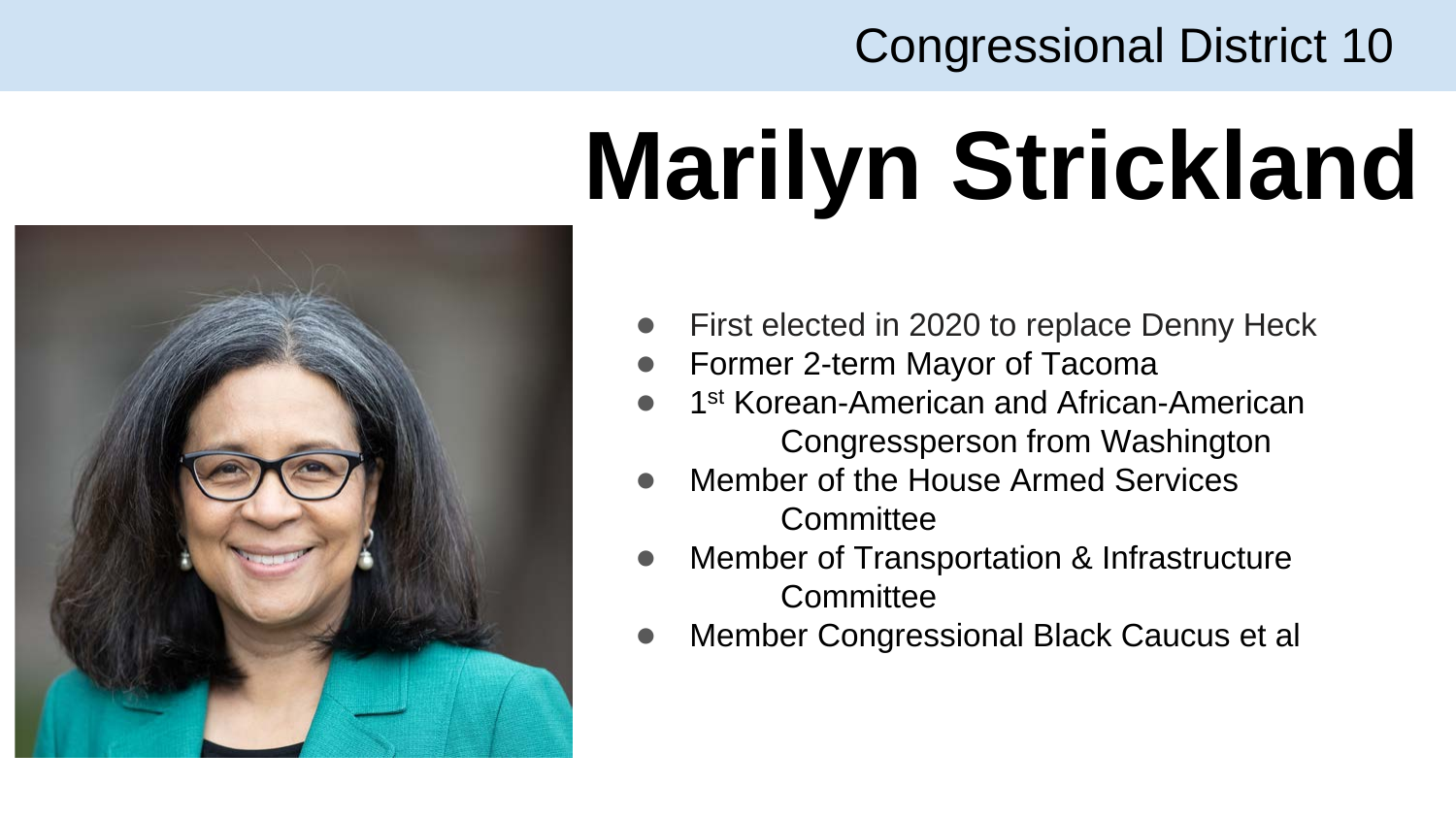Marilyn Strickland



| <b>Core Value</b>                               | <b>Excellent</b> | Good | Fair |
|-------------------------------------------------|------------------|------|------|
| <b>Environmental Sustainability</b>             | X                |      |      |
| Transparent, Accountable, Responsive Government |                  | X    |      |
| Discrimination unethical                        | X                |      |      |
| Small businesses are essential for job creation | X                |      |      |
| Living Wage, Right to unionize                  | Χ                |      |      |
| <b>Equal Protection for Immigrants</b>          | $\sf X$          |      |      |
| Home and Food Security                          | Χ                |      |      |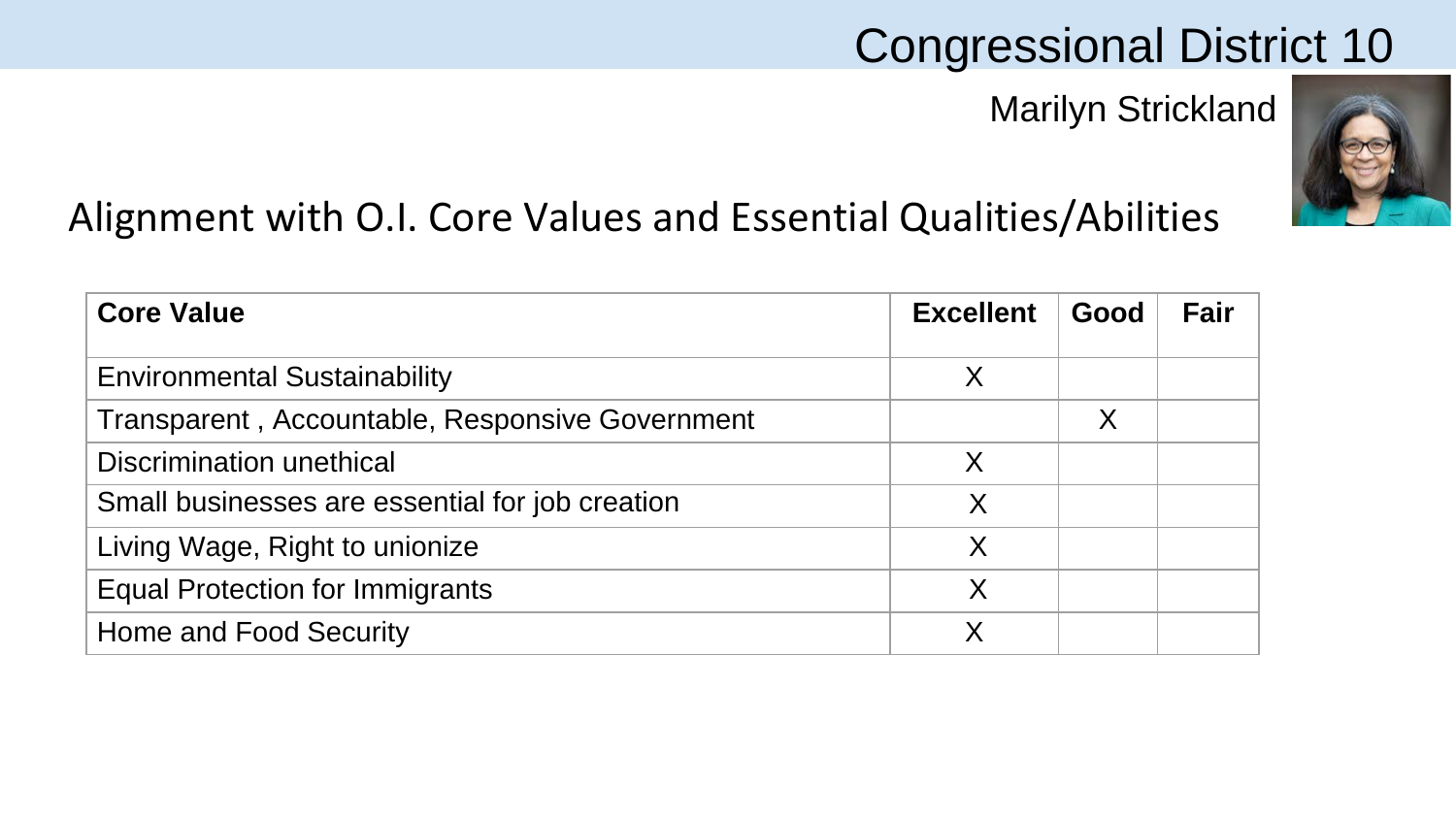

### **Viability:** Marilyn Strickland



- Excellent viability as the incumbent
- Mostly aligned with core values
- Strong identity with minority and military issues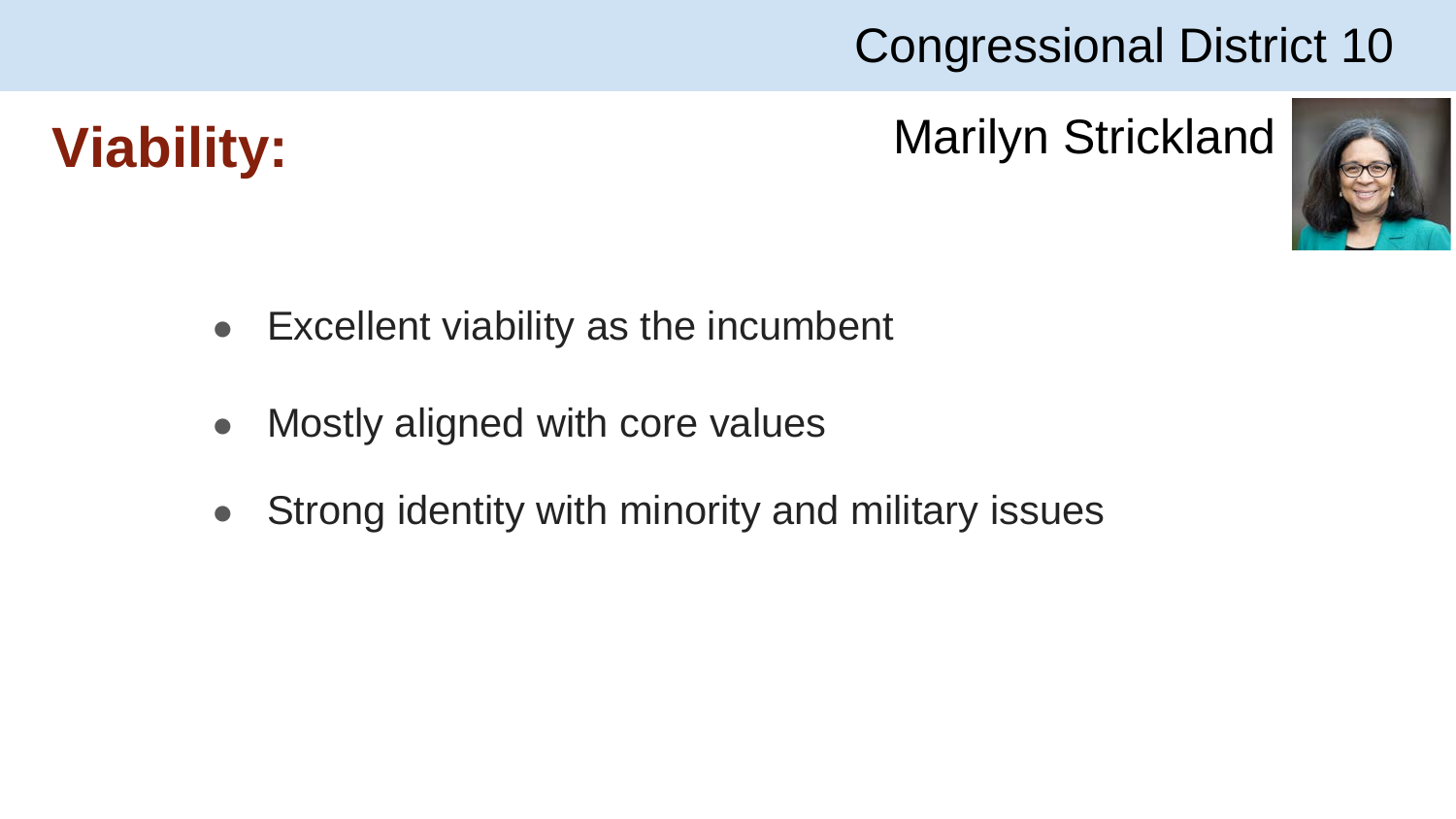## **Viability:** Marilyn Strickland

- Approximately 200 endorsements including current and former elected officials, organizations including newspapers and unions, and community leaders from education to sports.
	- Derek Kilmer, U.S. Representative, WA-6
	- Suzan DelBene, U.S. Representative, WA-1
	- Rick Larsen, U.S. Representative, WA-2
	- Hilary Franz, WA Commissioner of Public Lands
	- James Clyburn, U.S. Representative, SC-6
	- Mayors of Tacoma, Lakewood, Sumner, Fircrest, Steilacoom, Auburn, Kent, Everett
	- Newspapers The News Tribune, The Olympian, and The Seattle Times
	- Unions Operating Engineers Local 612 & 302, Laborers of North America, Washington State Association of the UA Plumbers and Pipefitters, International Longshore and Warehouse, Seafarers International, Sailors of the Pacific, Coalition of Black Trade Unionists – Puget Sound Chapter
	- Congressional Black Caucus PAC
	- Pierce County Young Democrats
	- Thurston County Young Democrats

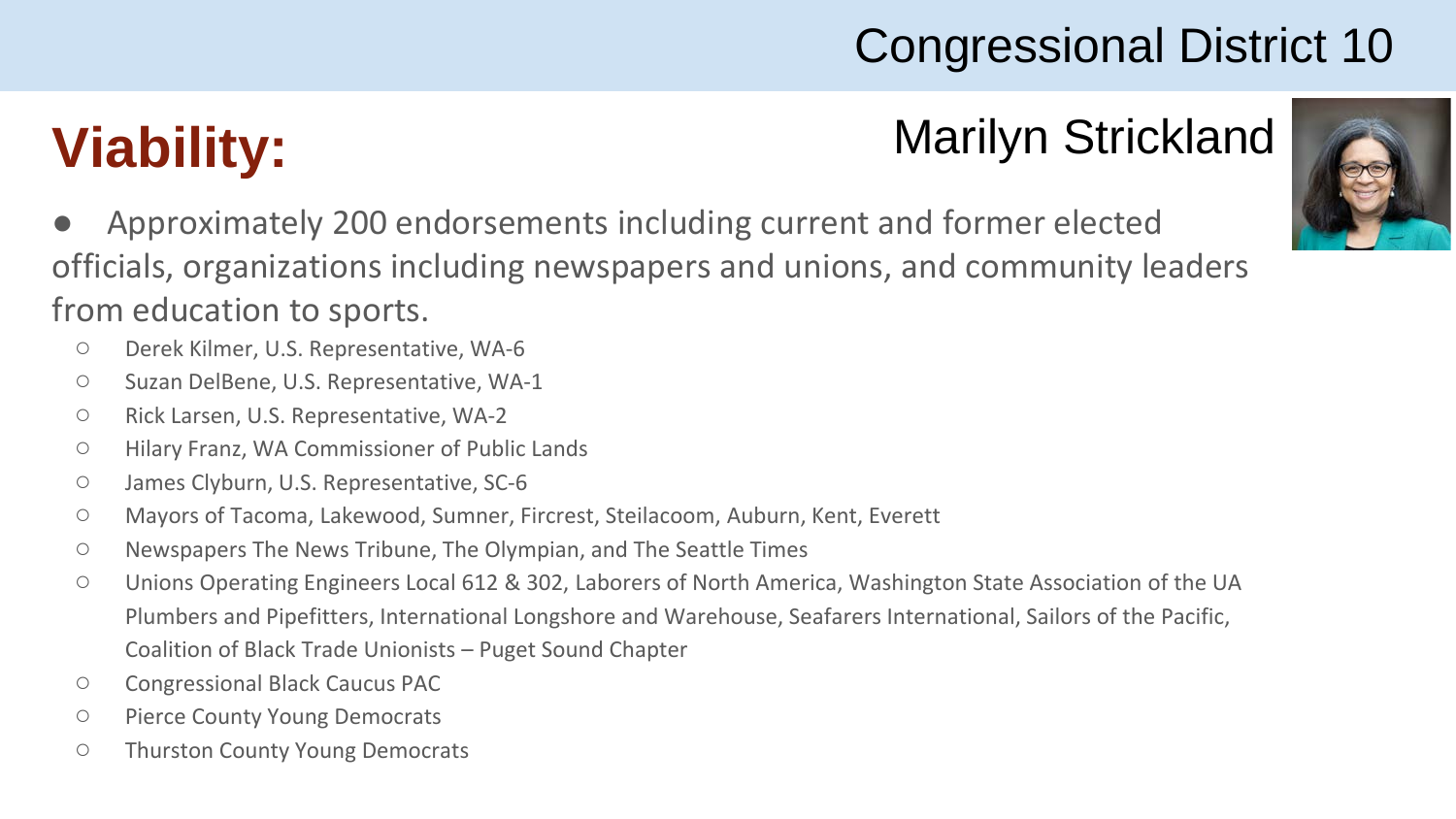

# **Eric Mahaffy**

- **High school graduate**
- **IBEW** union electrician for 20 years
- Unorthodox ideas on banking, e.g. no-interest mortgages
- Does not support any gun control
- Taxes for education only on people with children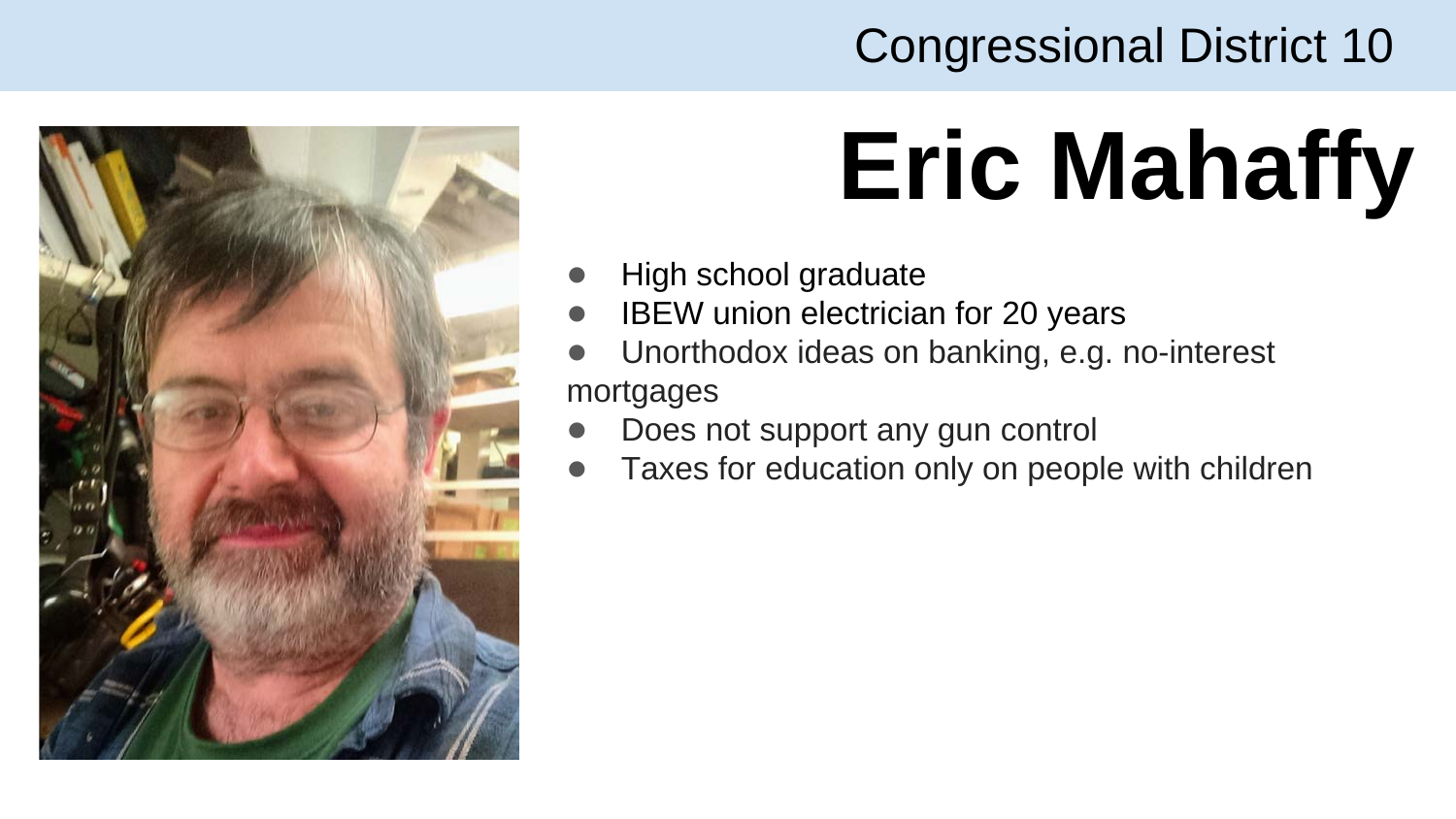Eric Mahaffy



| <b>Core Value</b>                  | <b>Excellent</b> | Good | Fair |
|------------------------------------|------------------|------|------|
| Environmental sustainability       |                  | Χ    |      |
| Discrimination unethical           |                  | X    |      |
| Living wage; Right to unionize     | Χ                |      |      |
| Equal protection for immigrants    |                  | X    |      |
| Home and food security             | Χ                |      |      |
| Right to quality education for all |                  |      | Χ    |
| Realistic, enforceable gun laws    |                  |      |      |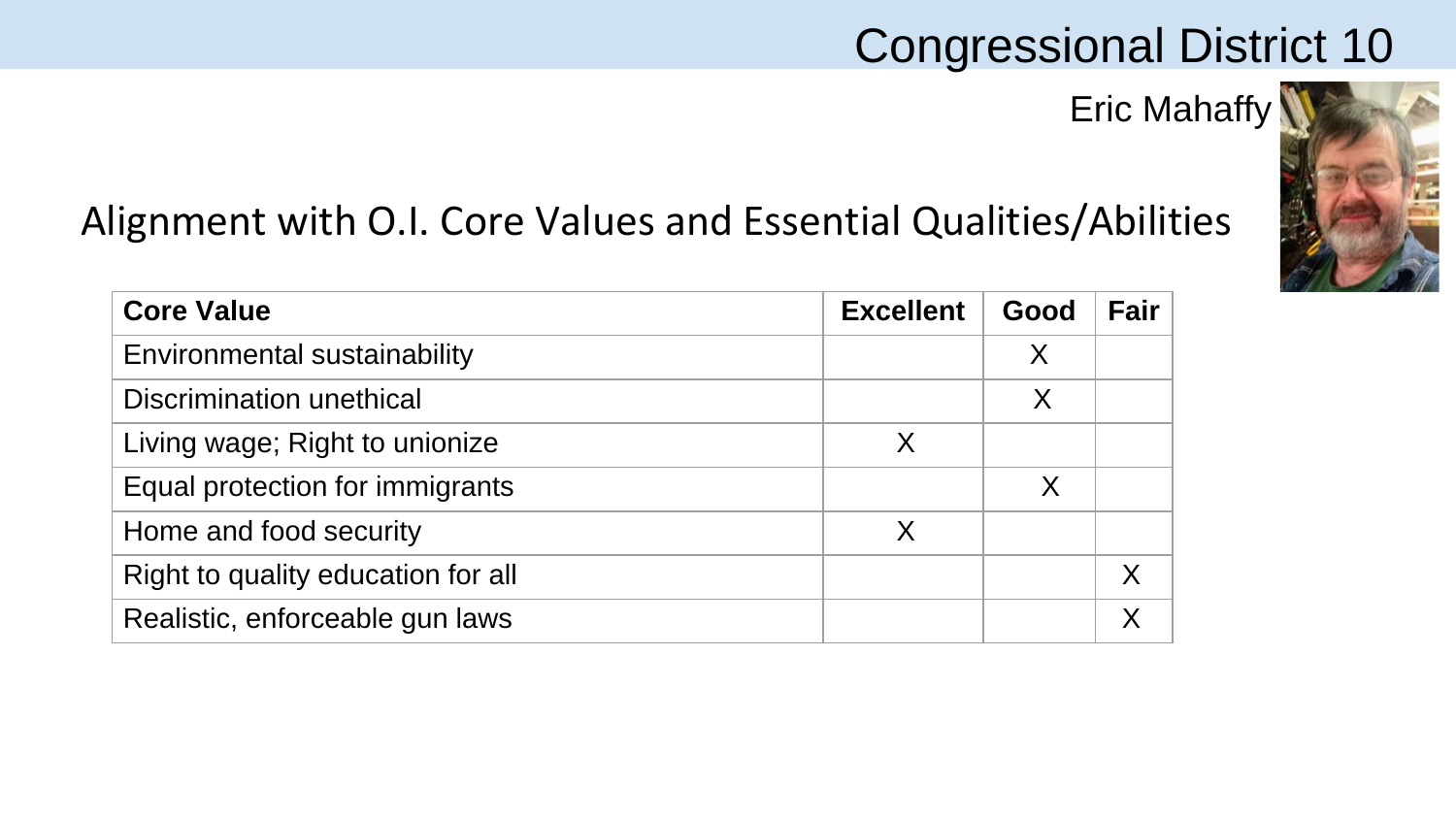## **Viability:** Eric Mahaffy



- **Poor viability**
- Political unknown, late filer
- No endorsements
- No apparent campaign organization
- Running a "...zero donations campaign."
- No prior elected office experience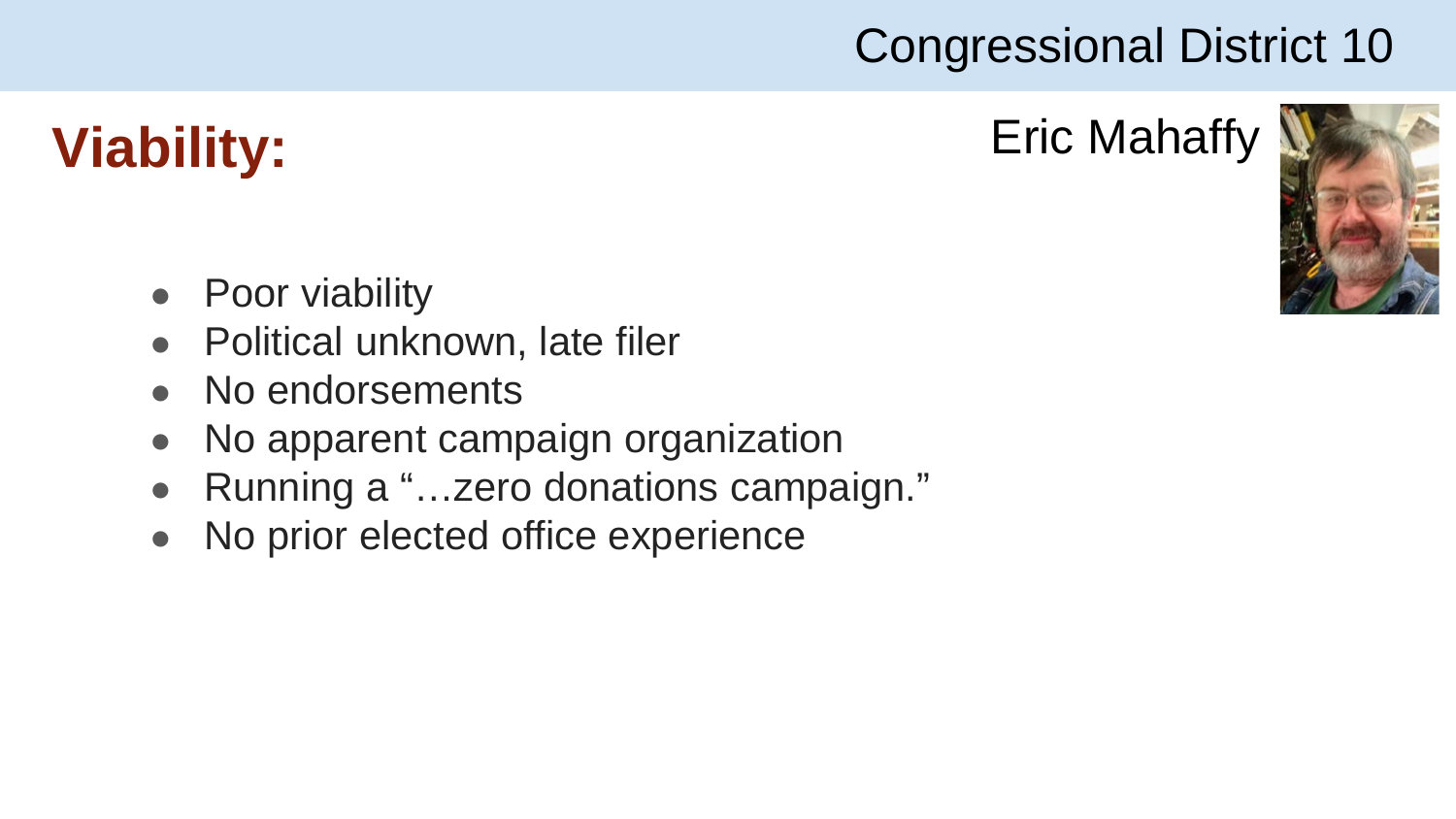

# **Allyson Zipp**

- Incumbent in Position 4
- Appointed by Gov. Inslee in November 2021
- Assistant Attorney General 9.5 years
- Deputy Solicitor General 3 years 2 months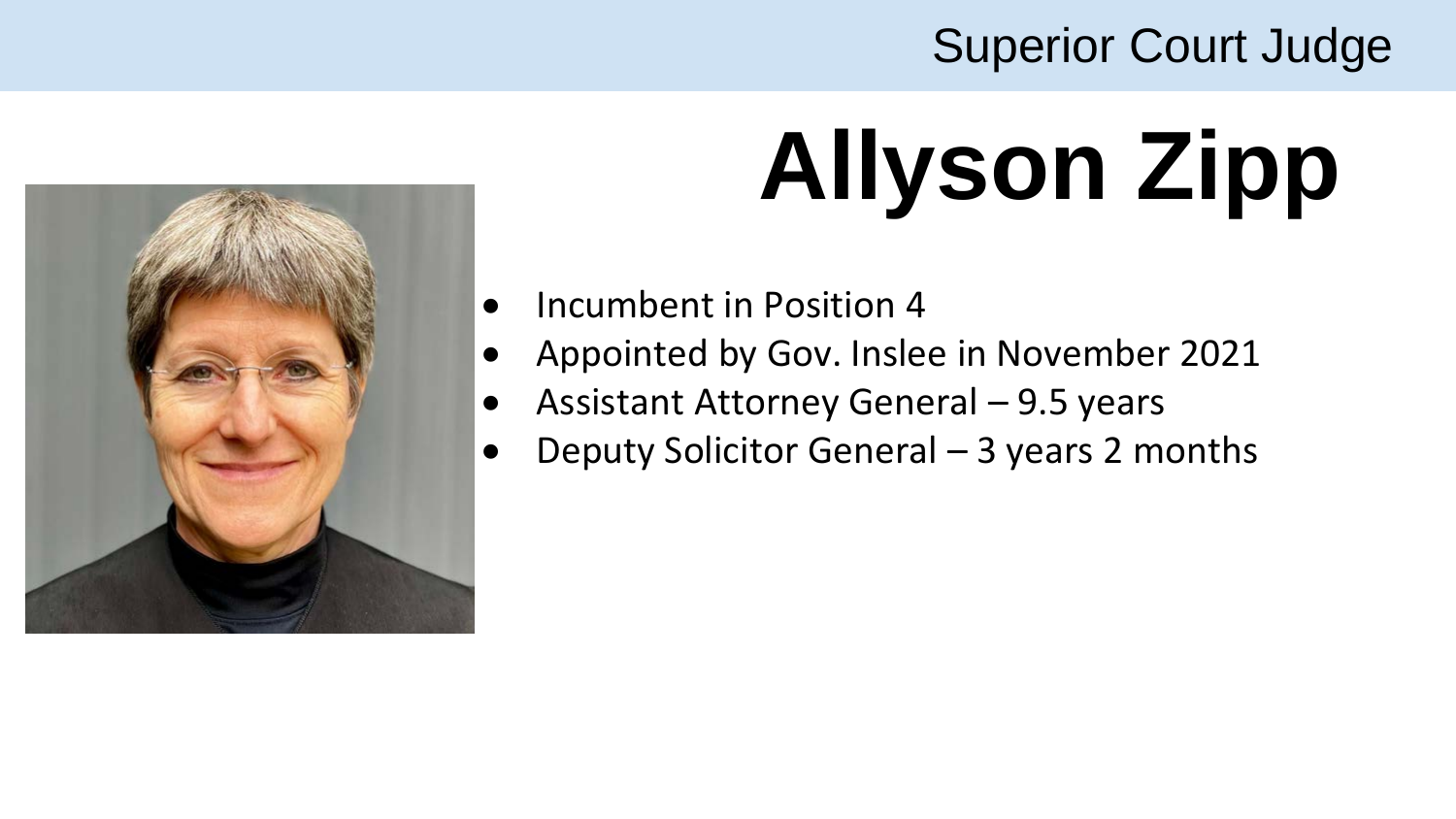



### • Unopposed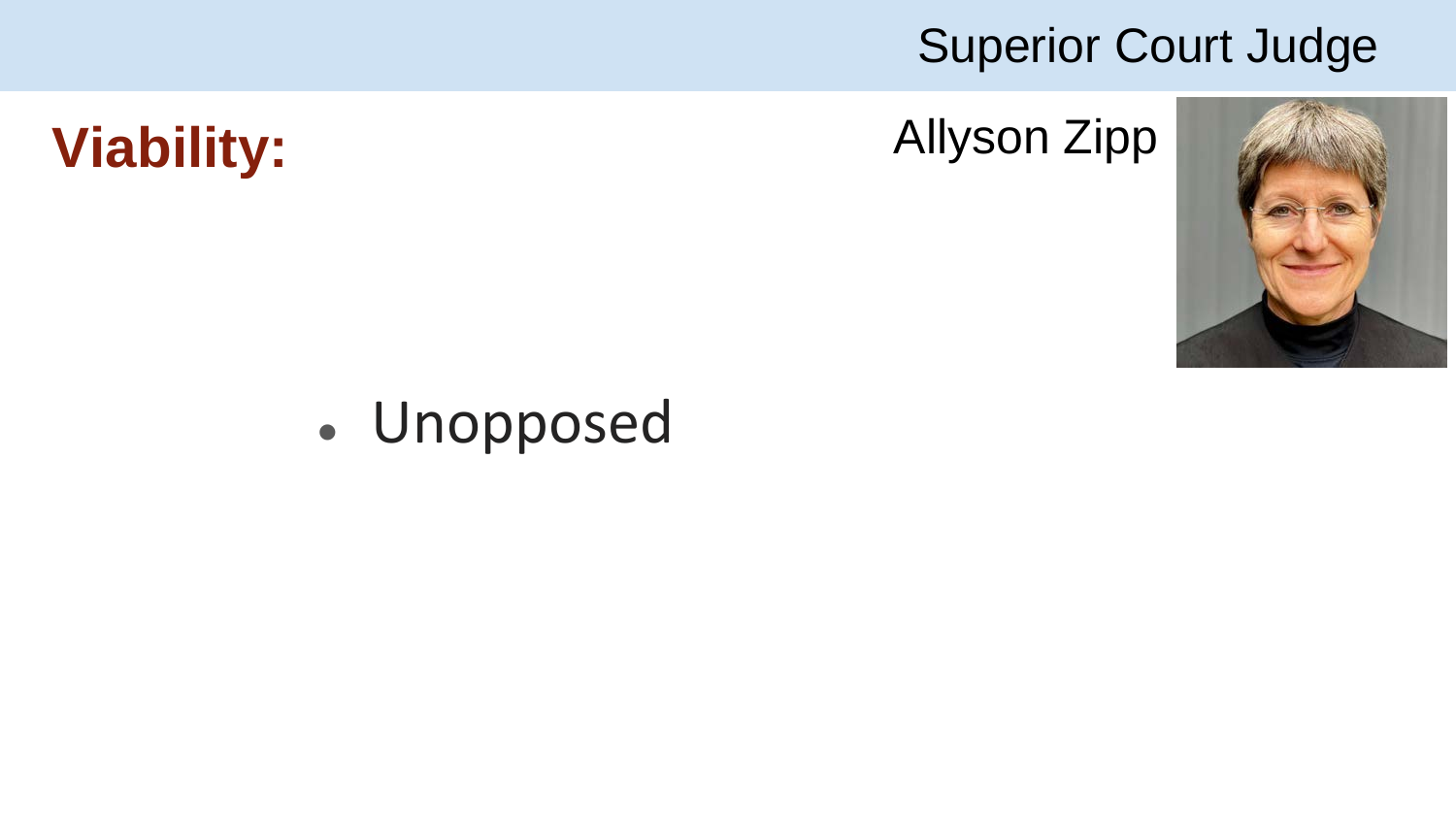

# **Indu Thomas**

- Incumbent in Position 9
- Appointed by Gov. Inslee in September 2021
- 15 years judicial experience
- Former Dean of Judicial College
- Executive Board Member, Hon. Robert J. Bryan Inn of Court
- Co-chair of the Superior Court Judges Education Committee
- Rated Exceptionally Well Qualified (the highest possible rating) by 5 judicial evaluation committees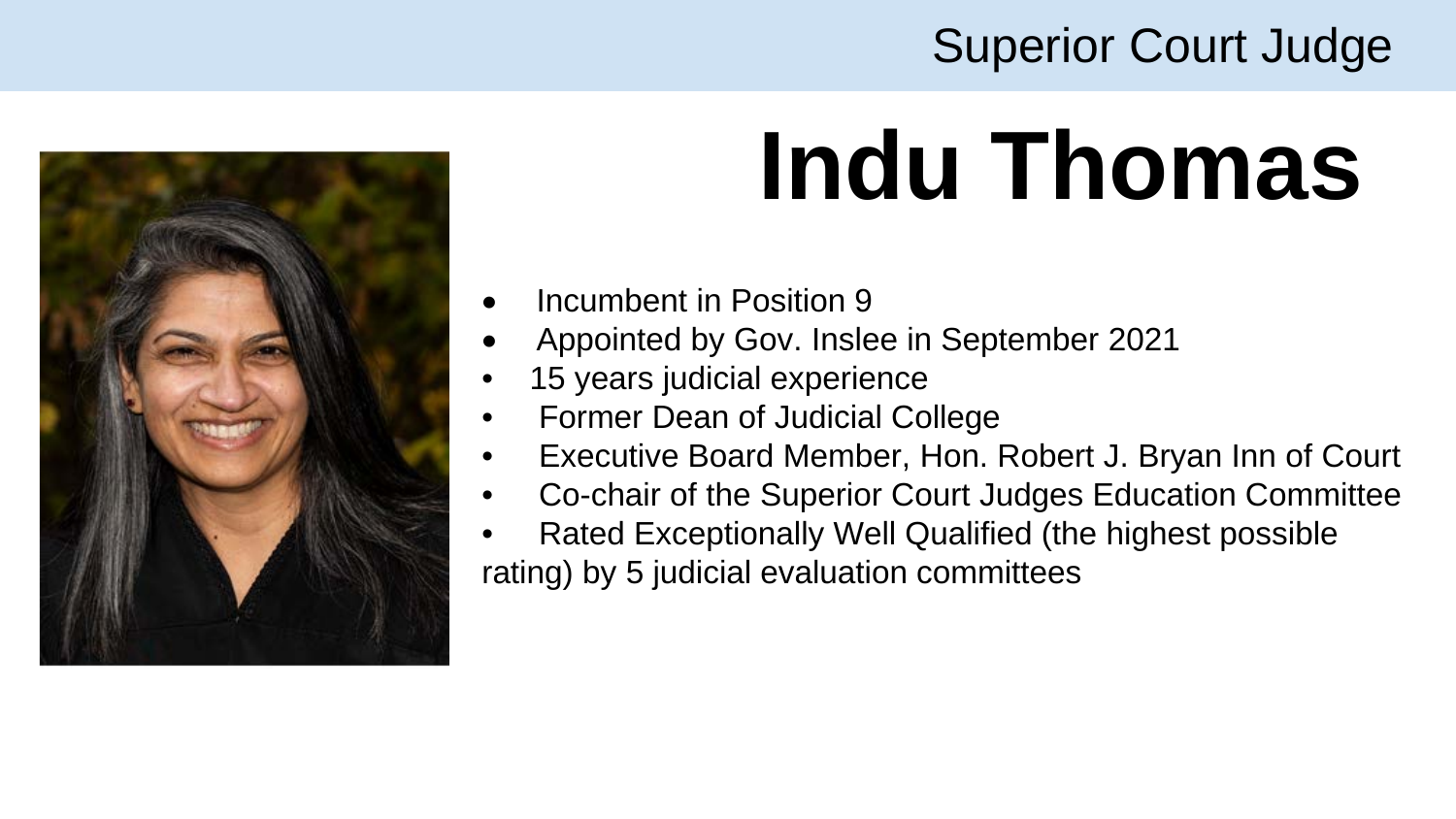#### **Viability:** Indu Thomas



## • Unopposed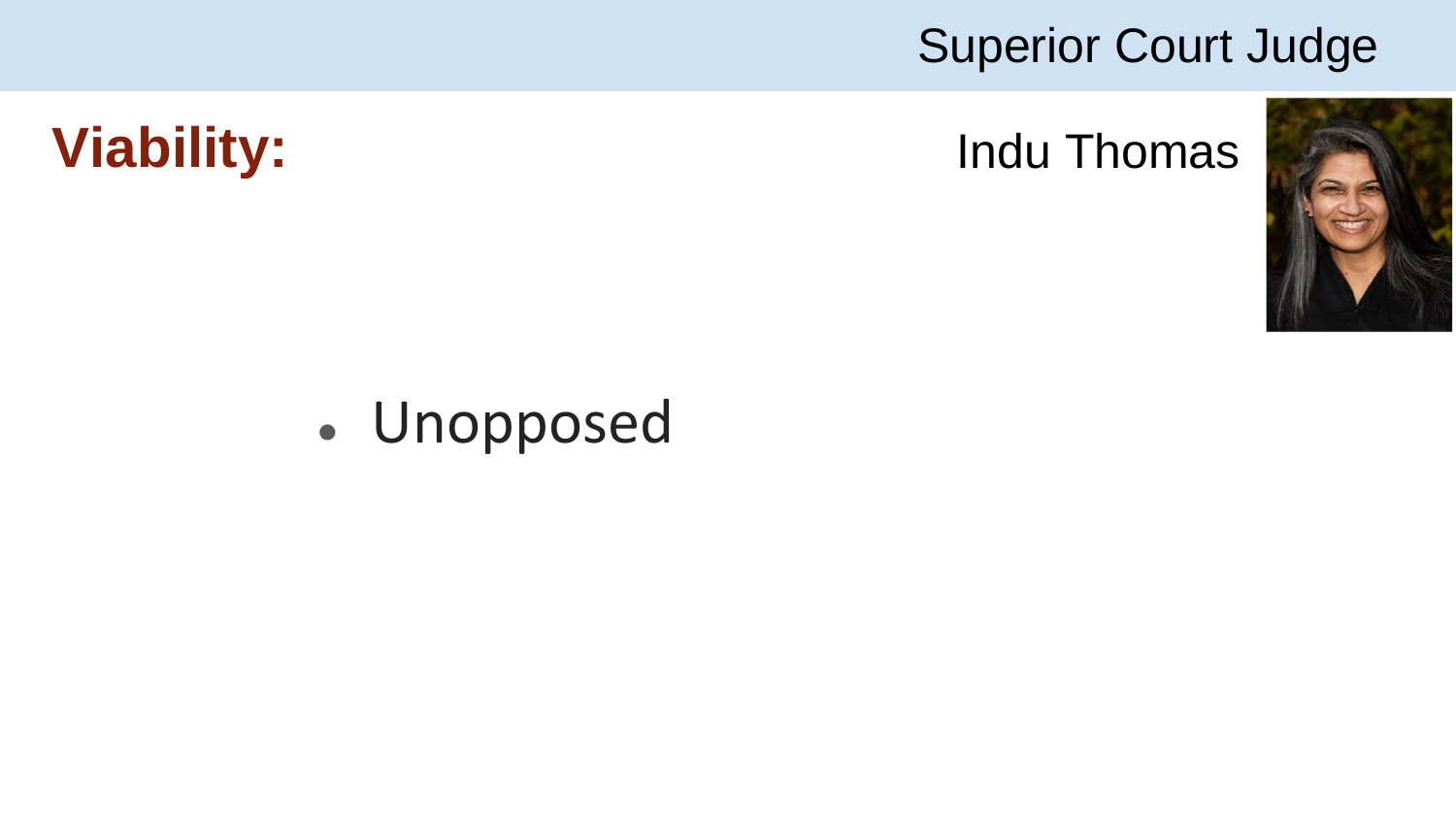

### Thurston County Prosecutor

# **Jon Tunheim**

- **Democrat**
- **Incumbent Thurston County Prosecutor since 2010**
- Law degree from Puget Sound Law School
- Serves on multiple legal and charitable boards
- Past President of WA State Assoc of Drug Court **Professionals**
- **President of WA Assoc of Prosecuting Attorneys** (WAPA)
- Board of Regents Leadership Thurston County
- Founding partner of the LEAD program in Thurston County (Law Enforcement Assisted Diversion)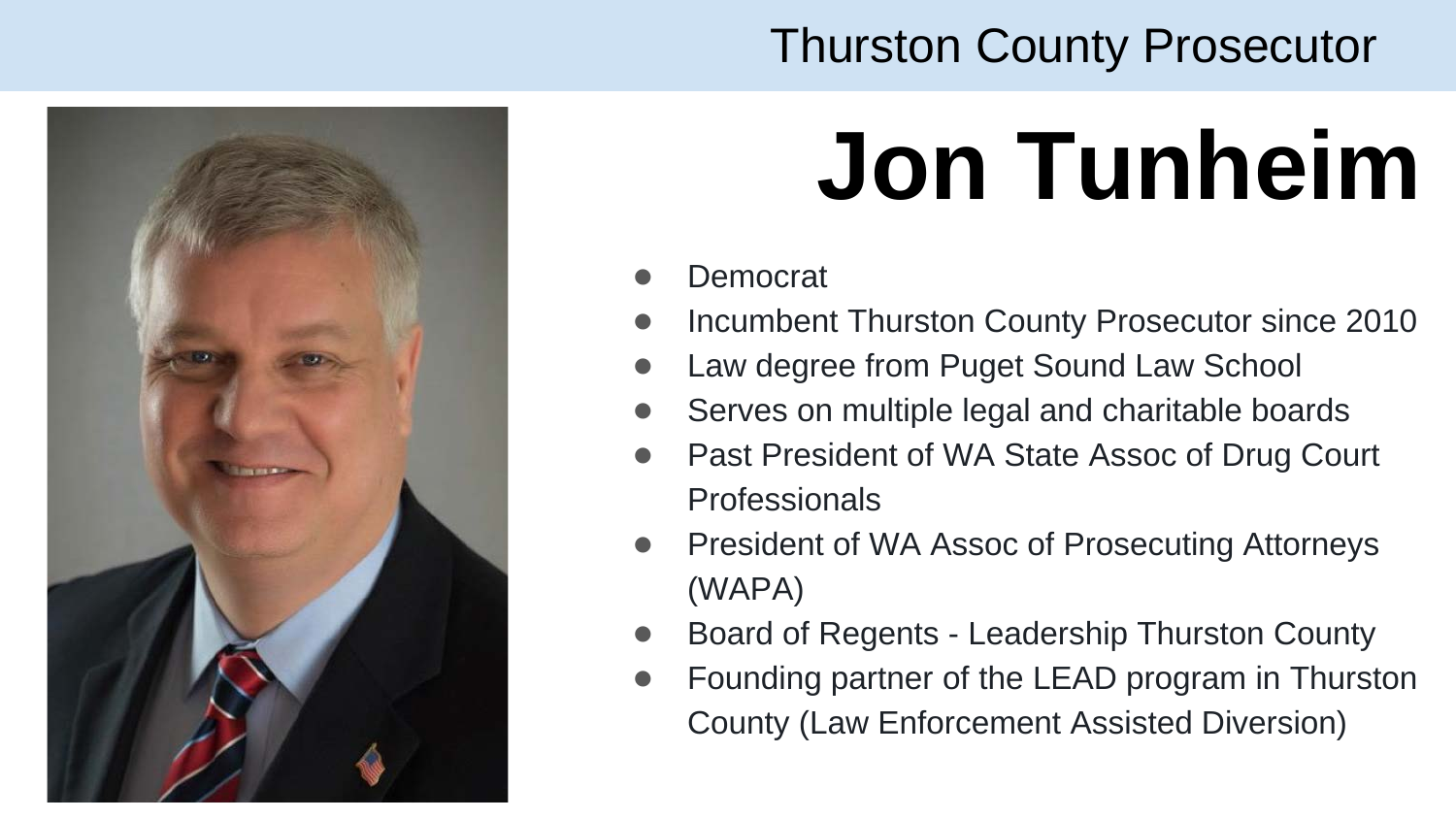#### Thurston County Prosecutor

Jon Tunheim



| <b>Core Value</b>                               | <b>Excellent</b> | Good | Fair |
|-------------------------------------------------|------------------|------|------|
| Discrimination unethical                        |                  |      |      |
| Corporations $\neq$ People; Money $\neq$ Speech |                  |      |      |
| Realistic, enforceable gun laws                 |                  |      |      |
| <b>Equal Protection for Immigrants</b>          |                  |      |      |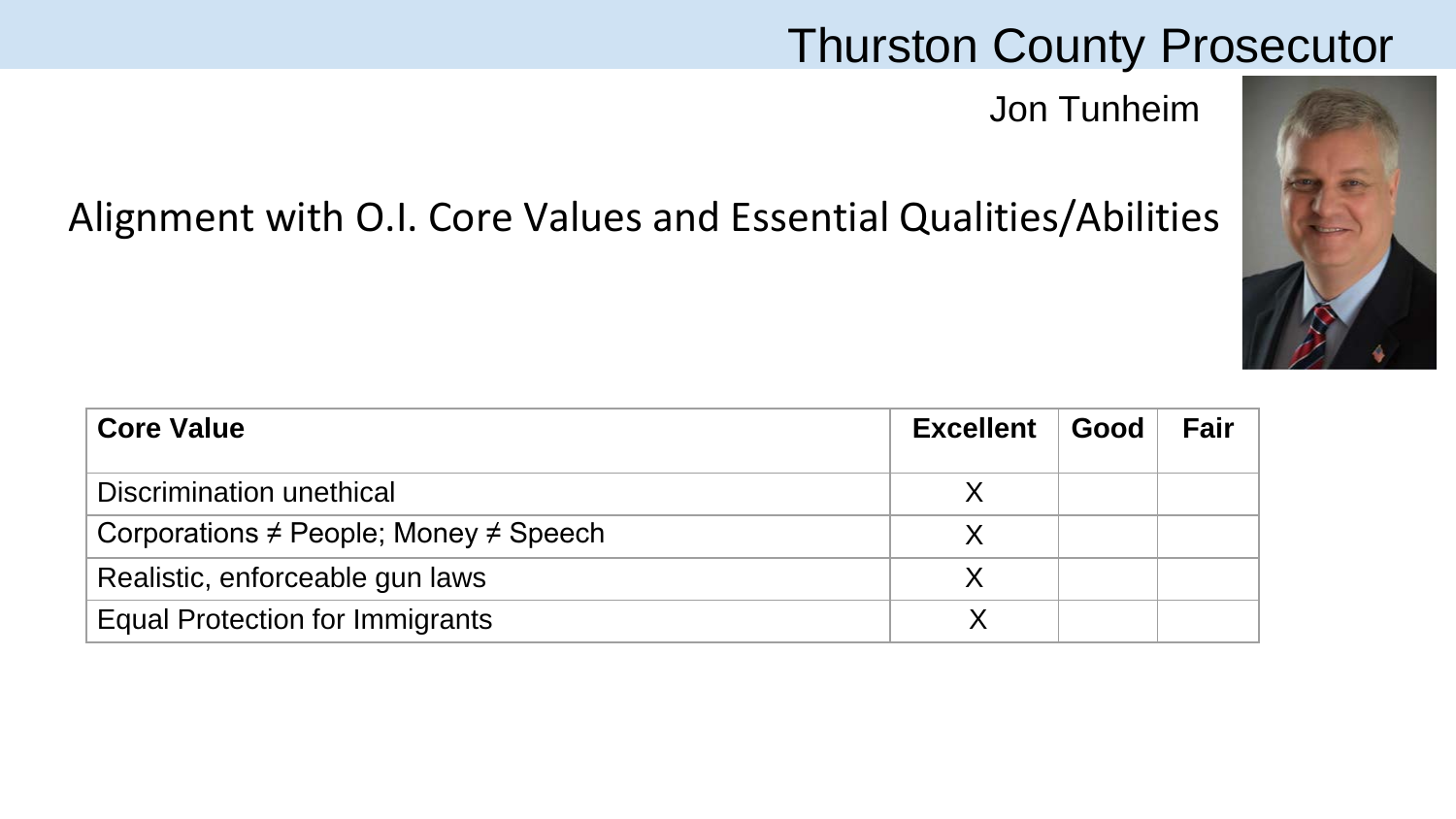#### Thurston County Prosecutor



## **Viability:** Jon Tunheim

### • Unopposed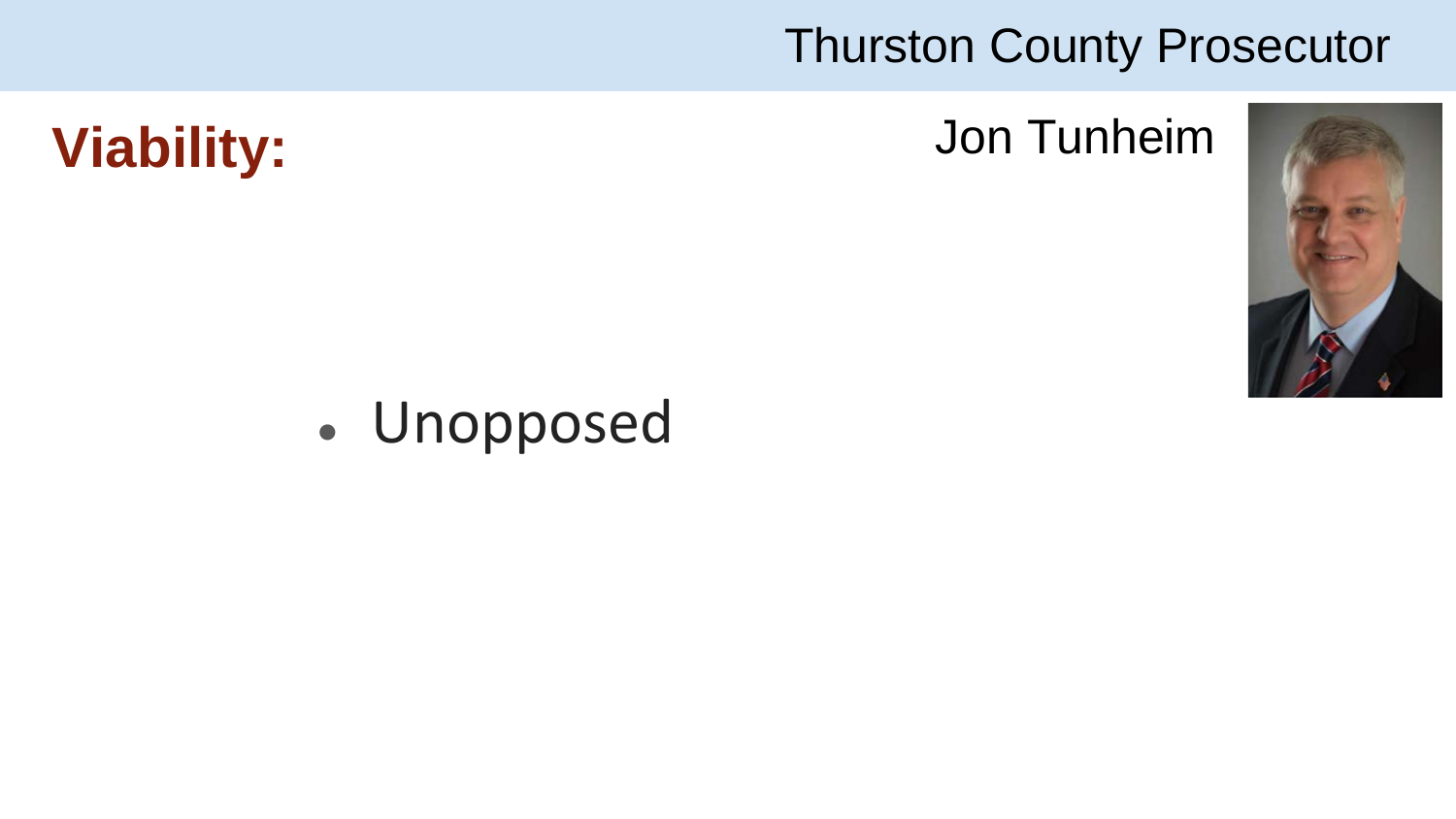

# **John Snaza**

- Thurston County Sheriff for 11.5 years, deputy for 18 years prior
- Prior Service U.S. Navy
- Graduated from Police Academy
- Files for office as an Independent
- Served on the Northwest High Intensity Drug Trafficking Area, Washington Association of Sheriffs and Police Chiefs (WASPC), the Family Support Center and Big Brothers Big Sisters of Southwest Washington. Vice President of the Washington State Sheriffs' Association and legislative representative for WASPC.
- **Controversies** 
	- Recall issue
	- I-940 controversy
	- Financial mismanagement
- Did not return the questionnaire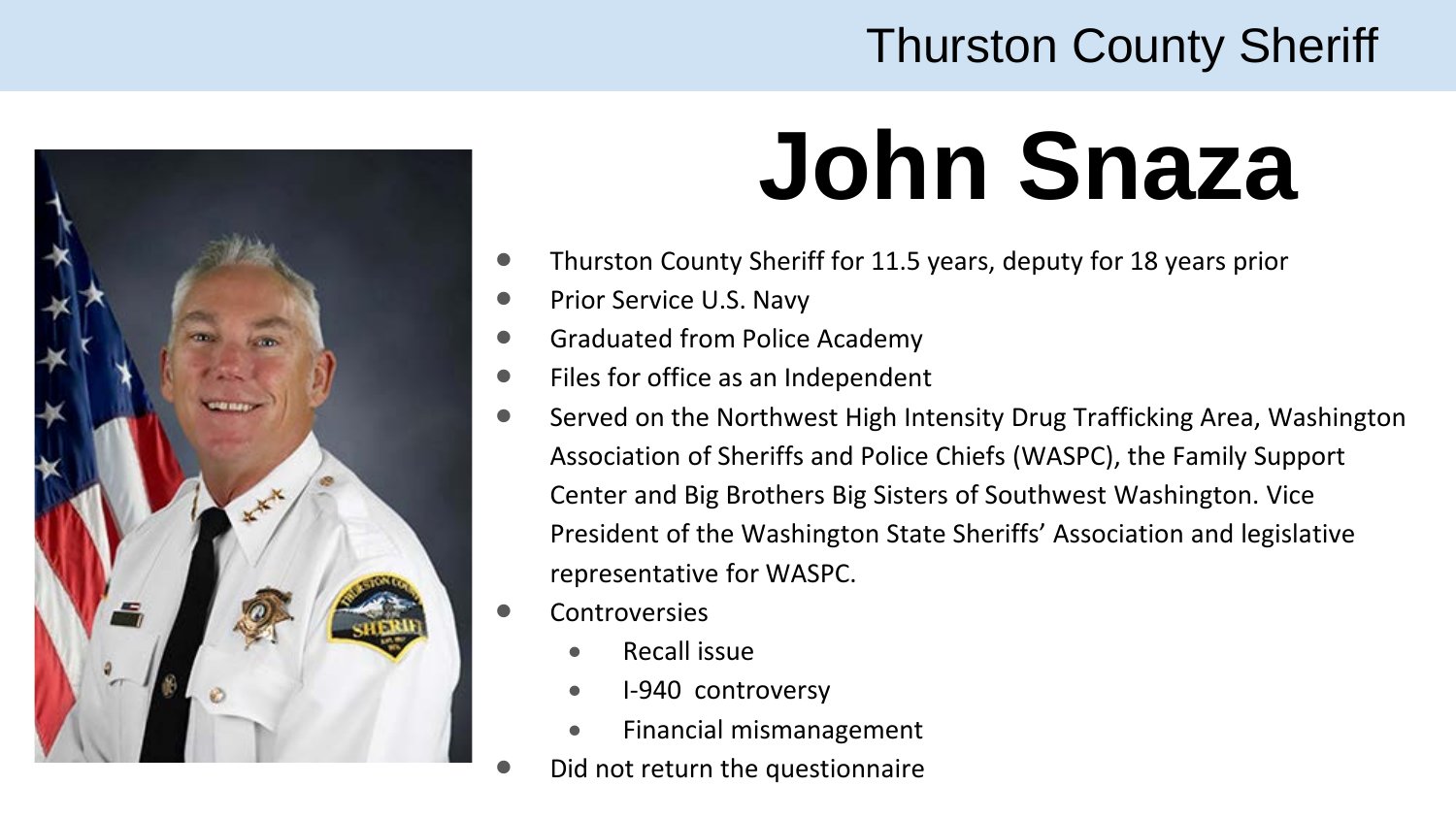John Snaza

| <b>Core Value</b>                                             | <b>Excellent</b> | Good | Fair | Poor |
|---------------------------------------------------------------|------------------|------|------|------|
| Government that is transparent, accountable<br>and responsive |                  |      |      |      |
| Equal opportunity                                             |                  |      | X    |      |
| <b>Discrimination unethical</b>                               |                  |      | X    |      |
|                                                               |                  |      |      |      |
| <b>Essential Qualities/Abilities</b>                          |                  |      | X    |      |
| <b>Financial Acumen</b>                                       |                  |      |      | X    |
| <b>Familiarity with Sheriff's Functions/ Operations</b>       | X                |      |      |      |

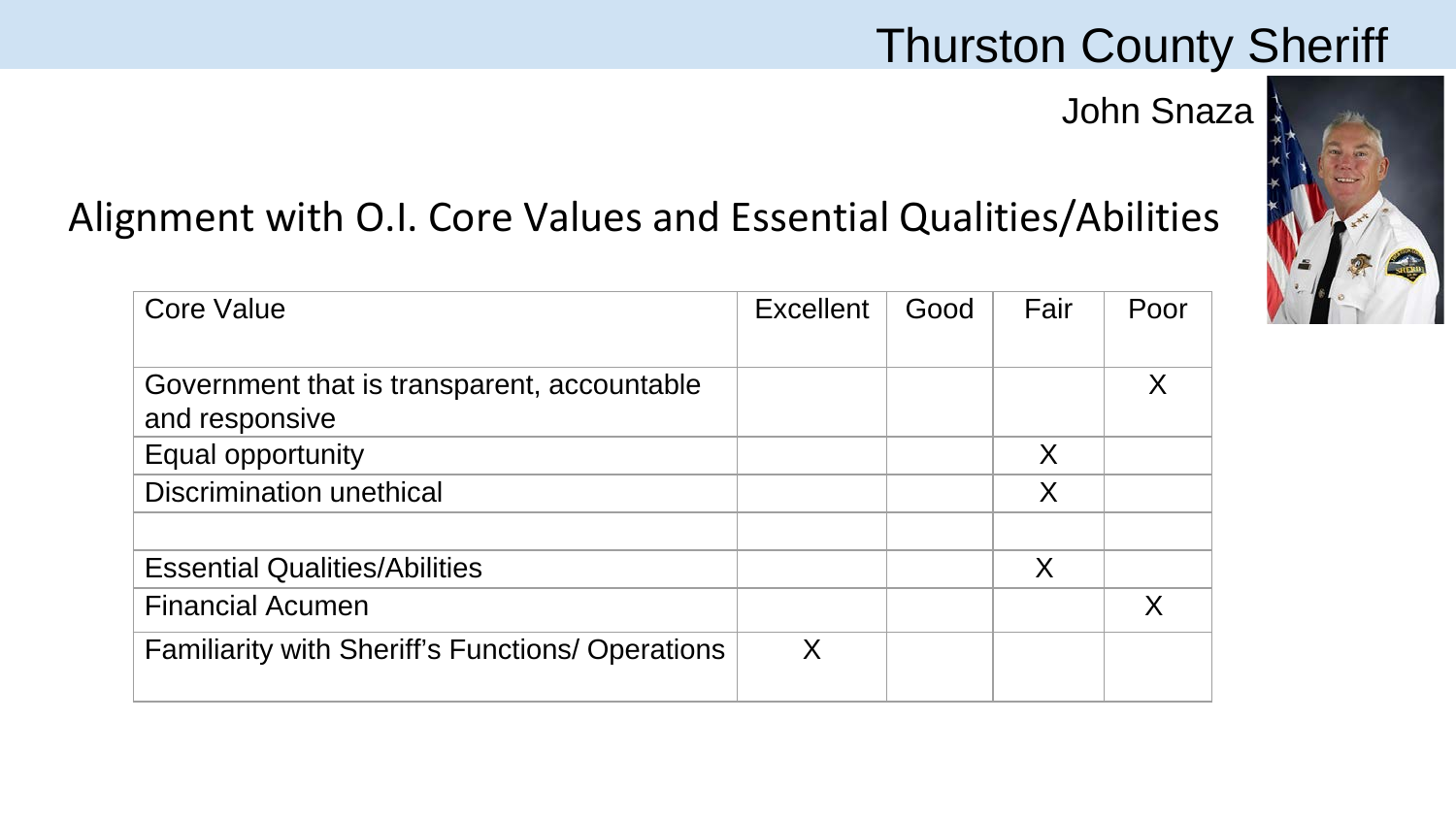## **Viability:** John Snaza

- Long time incumbent
- Well known in the county and region
- No campaign donations reported to PDC
- Endorsements:
	- Betty Gould Former Thurston County Clerk
	- Daryl Rodrigues Grays Harbor County Superior Court
	- Vivian Eason Thurston County Emergency Management Coordinator
	- James B. Montfort III President & CEO, Americans for Constitutional Law and Rights
	- Many others, mostly professional associates / contacts

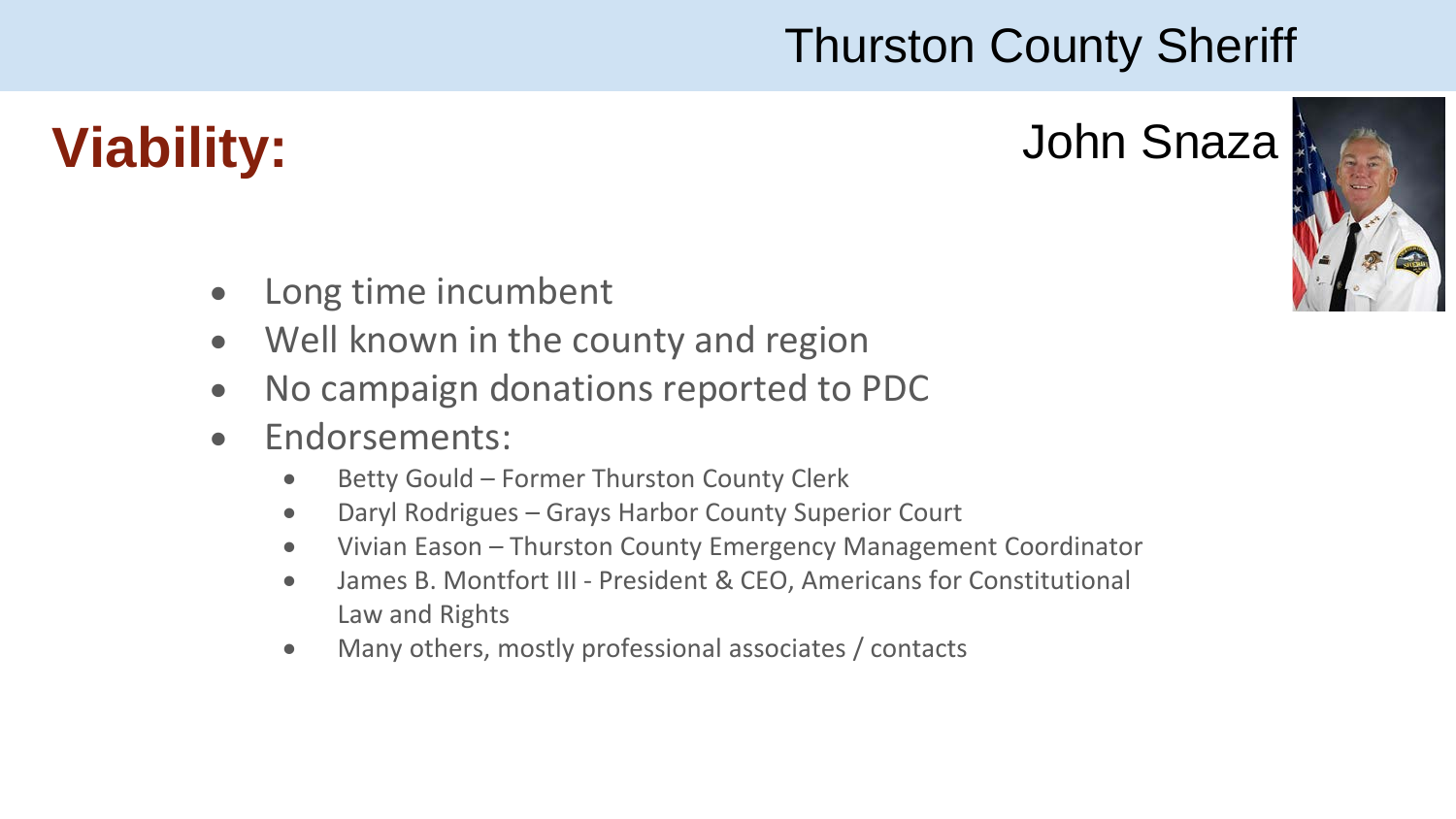

# **Derek Sanders**

- Graduated from Tumwater High School in 2011
- Hired on with Lacey Police Department as a Community Service Officer in 2014
- Hired on with Thurston County Sheriff's Office as a Deputy in 2016
	- o Attended Basic Law Enforcement 720 hour class
	- o State certified Emergency Vehicle Operations **Instructor**
	- o State certified Field Training Officer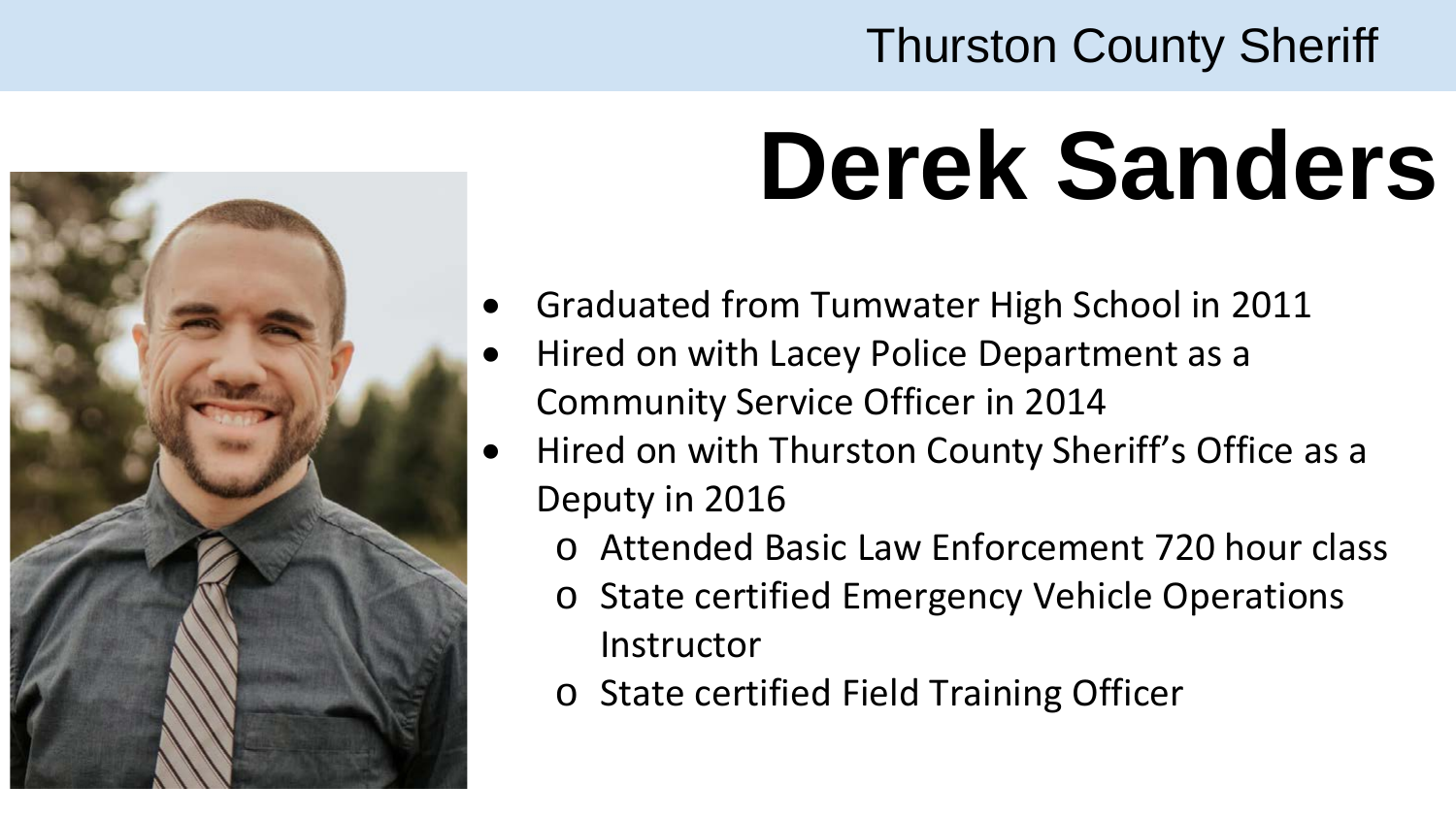#### Derek Sanders

| <b>Core Value</b>                                       | Excellent | Good | Fair |
|---------------------------------------------------------|-----------|------|------|
| Transparent, accountable, responsive government         | X         |      |      |
| <b>Equal Opportunity</b>                                | X         |      |      |
| <b>Discrimination Unethical</b>                         | X         |      |      |
|                                                         |           |      |      |
| <b>Essential Qualities/Abilities</b>                    |           |      |      |
| <b>Familiarity with Sheriff's Functions/ Operations</b> |           | Χ    |      |